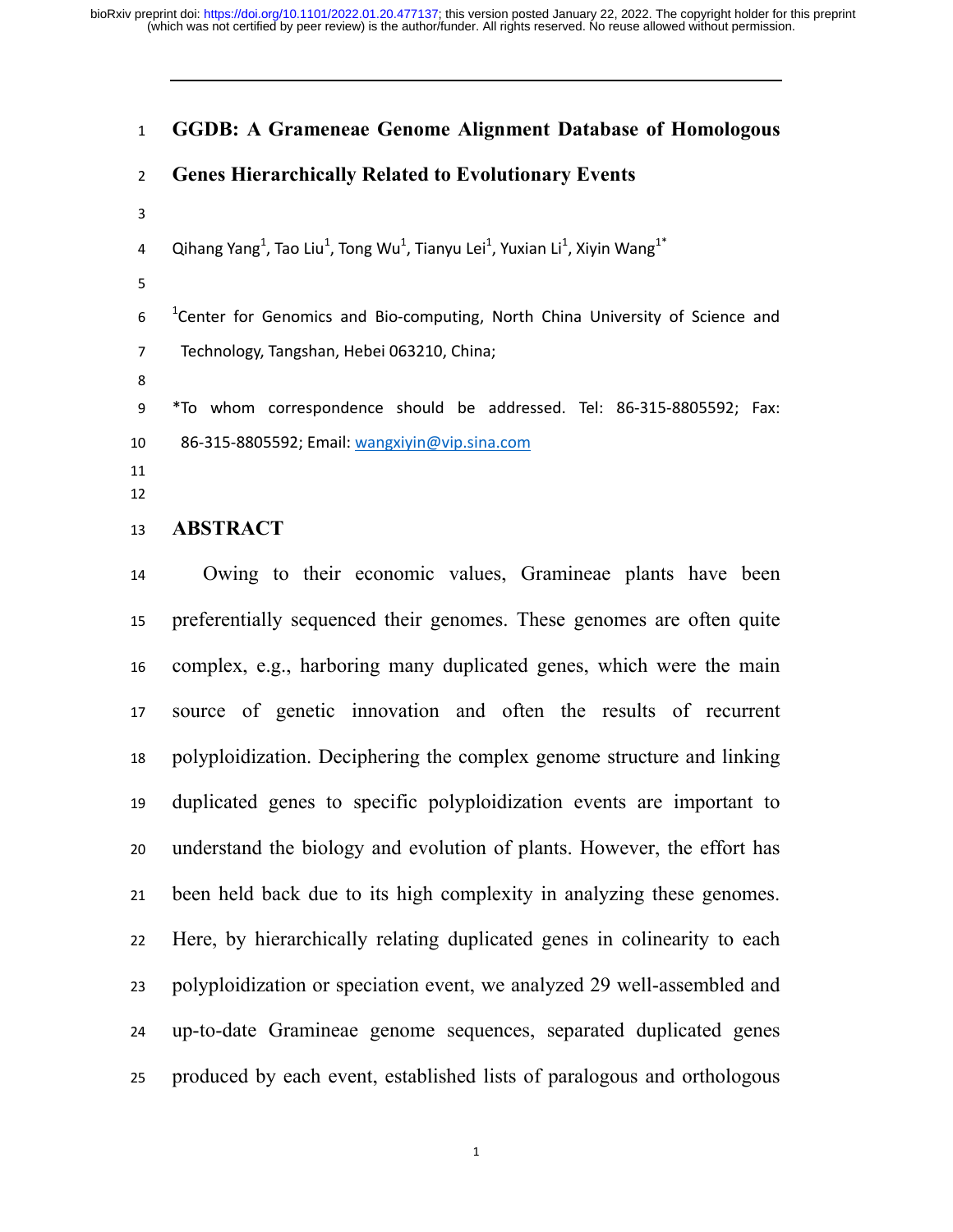genes, and eventually constructed an on-line database, GGDB (http://www.grassgenome.com/). Homologous gene lists from each plant and between them can be displayed, searched, and downloaded from the database. Interactive comparison tools were deployed to demonstrate homology among user-selected plants, to draw genome-scale or local alignment figures, phylogenetic trees of genes corrected by exploiting gene colinearity, etc. Using these tools and figures, users can easily observe genome structural changes, and explore the effects of paleo-polyploidy on crop genome structure and function. The GGDB will be a useful platform to improve understanding the genome changes and functional innovation of Gramineae plants.

**Keywords:** Gramineae; Colinearity; Polyploidy; Homologous gene; Database

**Key points:** 

1. GGDB is the only portal hosting Grameneae colinear homologous genes hierarchically related to evolutionary events, especially polyploidization, which have occurred recursively.

2. Allows systematic analysis of colinear gene relationships and function origination and/or divergence across Grameneae plants.

3. Serving the Grameneae research community, with new genomes, modules, tools, and analysis.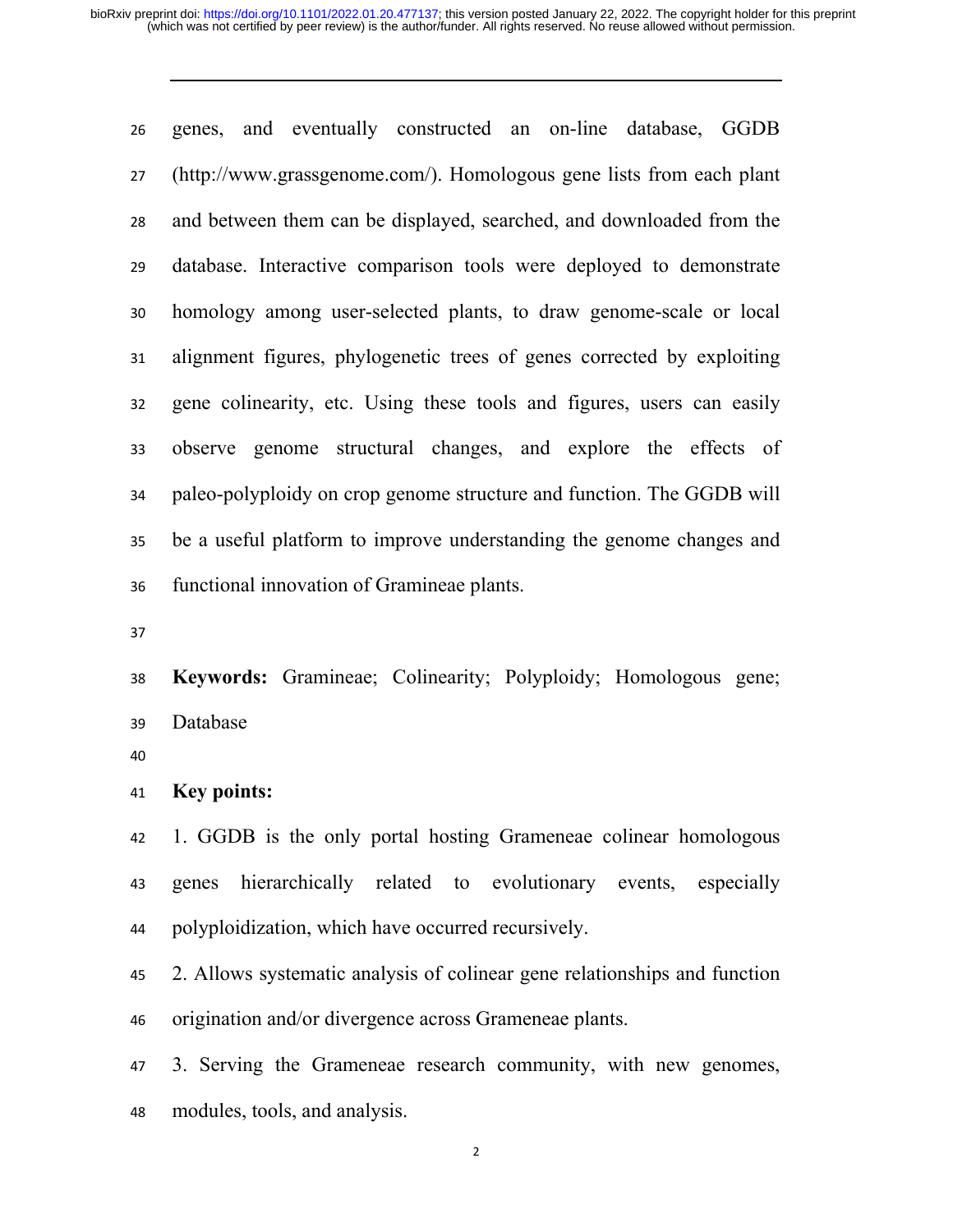# **INTRODUCTION**

Gramineae is a large group of monocotyledonous flowering plants, which can be divided into more than 620 genera and more than 10000 species, covering 20% of the land area of the earth<sup>[1]</sup>. Gramineae contains many important food crops, such as wheat (*Triticum aestivum*), rice (*Oryza sativa*), corn (*Zea mays*), sorghum 55. (*Sorghum bicolor*), and so on<sup>[2-5]</sup>. With the tens of Gramineae genomes being sequenced, it provides a solid data basis for in-depth analysis of functional innovation and evolution of Gramineae genomes.

The study of the Gramineae genomes revealed repeated 60 polyploidy events during the evolutionary history  $[6-8]$ . Polyploidy is an abrupt event, which can create a new species with doubled number of chromosomes, produce a large number of repetitive 63 genes<sup>[9-11]</sup>, trigger large-scale reorganization of biological functions, such as regulatory network re-programming and debugging. Polyploidy leads to genomic instability, and a 66 considerable amount of gene loss may occur<sup>[12; 13]</sup>. Gramineae plants could be taken as a good example in that their common 68 ancestor was affected by a tetraploidization  $\sim$ 100 million years ago, followed by the fast originization and divergence of derivative 70. plants<sup>[14-16]</sup>. Gramineae crops, such as wheat and maize, were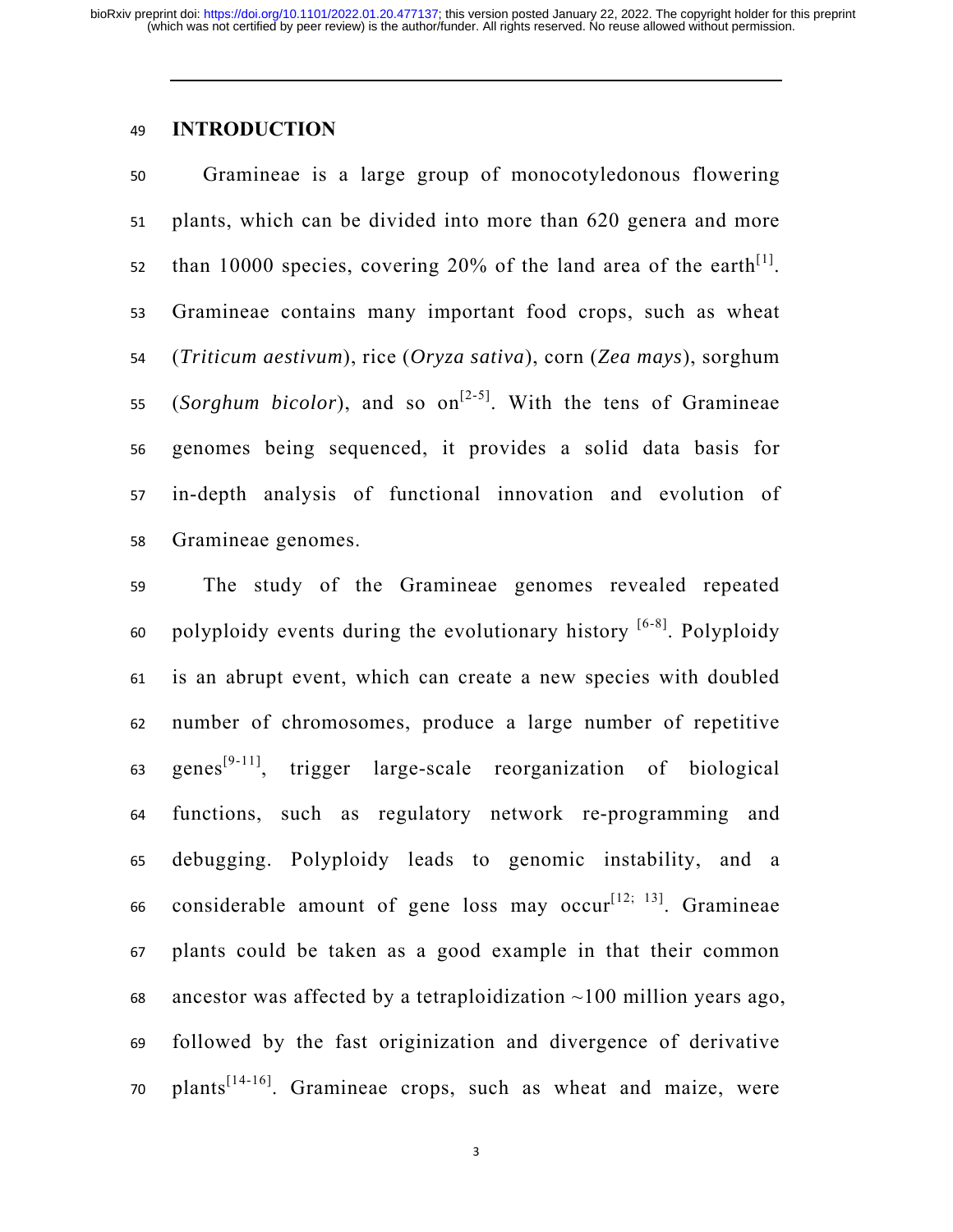resulted from further polyploidization event(s). Recursive polyploidization and genome reorganization makes their genomes 73 rather complex  $^{[17-19]}$ .

Gene colinearity provides precious means to study complex genomic structures. In extant genomes, a considerable number of colinear genes produced by polyploidy have been retained  $[20]$ . In rice genome, there still remain thousands of colinear genes, 78 resulted from the Gramineae-common tetraploidization  $[21; 22]$ . The analysis of colinear genes helps identify ancient polyploidy events, deduce the scale and time of their occurrence, and infer gene 81 functional changes  $[23; 24]$ .

In that the importance of gene colinearity, the information was often inferred and stored in biological databases, such as JCVI, 84 PGDD, and  $COGE^{[25-27]}$ . However, the gene colinearity information in these existing databases has non-negligible shortcomings. First, colinear genes were not related to specific polyploidy events due to methodological difficulty to analyze these recursive events. Second, only two or three species were involved to infer gene colinearity, hampering the efforts to do genus- or family-scale level evolutionary or functional analysis.

Here, by integrating approaches of homologous gene dotplotting to compare genomes, characterizing divergence levels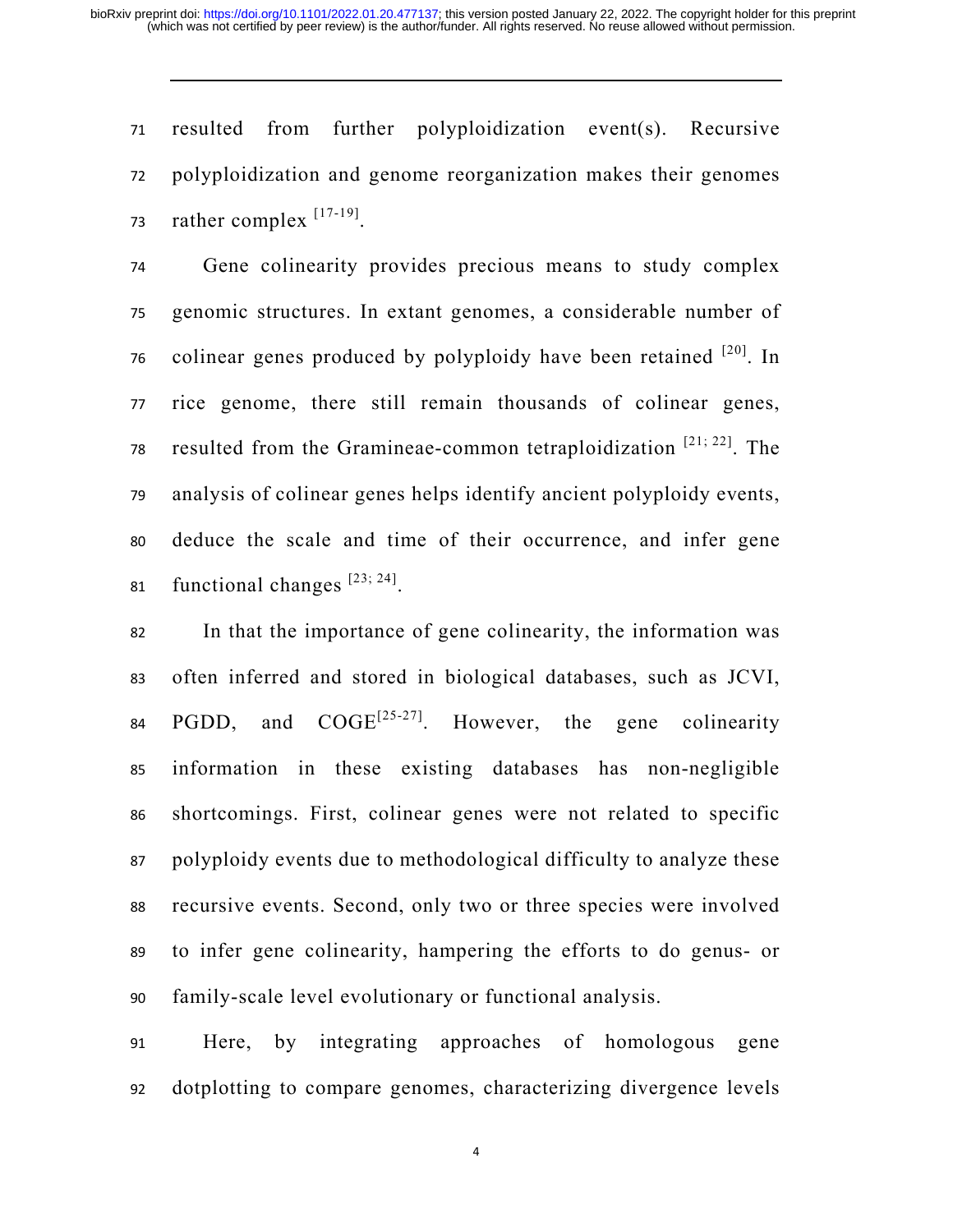of colinear gene homologs, and checking complement patterns of chromosome breakages, colinear homologs produced by different polyploidies (or speciation) could be separated, and hierarchically 96 related to each relative event  $[28; 29]$ . Then, we implemented the above mentioned hierarchical gene colinearity inference approaches with the Gramineae plants, and thus using the results established the Gramineae Genome Alignment Database GGDB (http://www.grassgenome.com/), which contains gene colinearity information to explore the chromosome changes, genomic repatterning, and the actual phylogeny of duplicated genes<sup>[30; 31]</sup> at the Gramineae family-scale level.

# **MATERIALS AND METHODS**

We summarizes the species information contained in GGDB, the way of data processing, and the composition structure of webpages (Fig.1A-B). 107 The database is constructed by using MySQL to store analysis results<sup>[32-34]</sup>. such as colinear gene lists, chromosome homology within a genome or between genomes, figures to show homolog between genomes, etc. The website was developed by using HTML and PHP. Data was analyzed by 111 using scripts developed by Python and  $R^{[35-38]}$ .

# **Data sources**

In determining whether a species should be included in the GGDB or not, we require its genome to be assembled to the chromosome-level,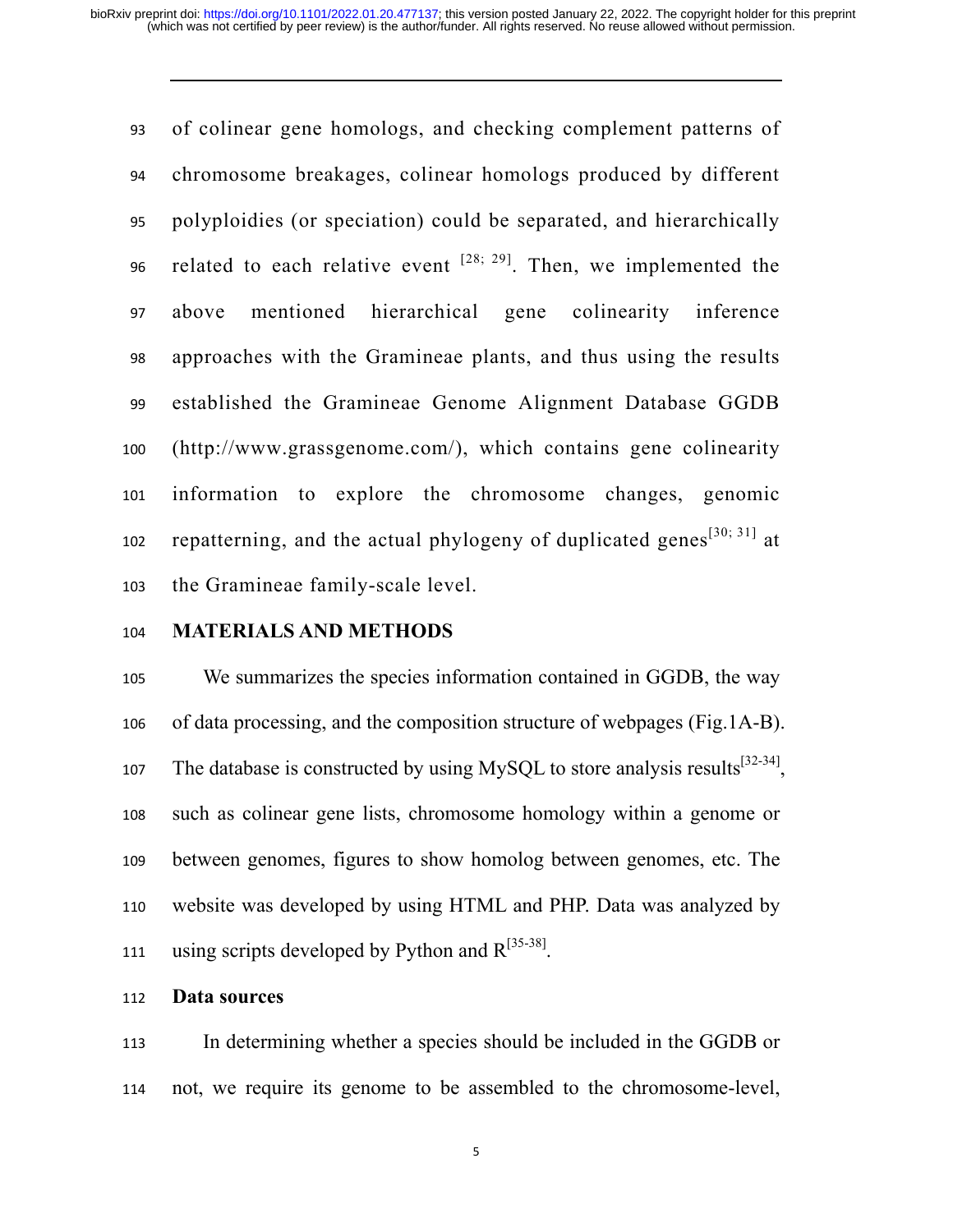allowing credible gene colinearity inference. If multiple genome assemblies are available, we use the latest assembly version in the 117 database<sup>[39-41]</sup>. Most genome data was downloaded from the NCBI database (https://www.ncbi.nlm.nih.gov/) and the JGI database (https://phytozome-next.jgi.doe.gov/) (Table 1). Genome data was preprocessed by using home-made Perl scripts: (i) uniform format of gene names was adopted; (ii) redundant information in the genome annotation is removed; (iii) gene location files was extracted, including the information of chromosome numbers, gene IDs, gene locations and orders on chromosomes, etc.

### **Inferring colinear genes**

Sequence similarity alignment software BLAST+ was used to infer 127 putative homologous genes (BLAST E-value  $\leq 10^{-5}$  and sequence 128 matching score  $\geq$  100). Homologous gene dotplots were drawn, in that they are helpful to show and infer homology and structural changes within a genome or between genomes. In a homologous gene dotplot, dots represent homologous gene pairs and are often assigned with different colors, to show sequence divergence levels between compared homologous genes.

Colinear genes within and between genomes of Gramineae were inferred by using software ColinearScan<sup>[42]</sup>, using the above BLAST 136 inferred putative homologs, with BLAST accumulated hit scores  $\geq$  50 of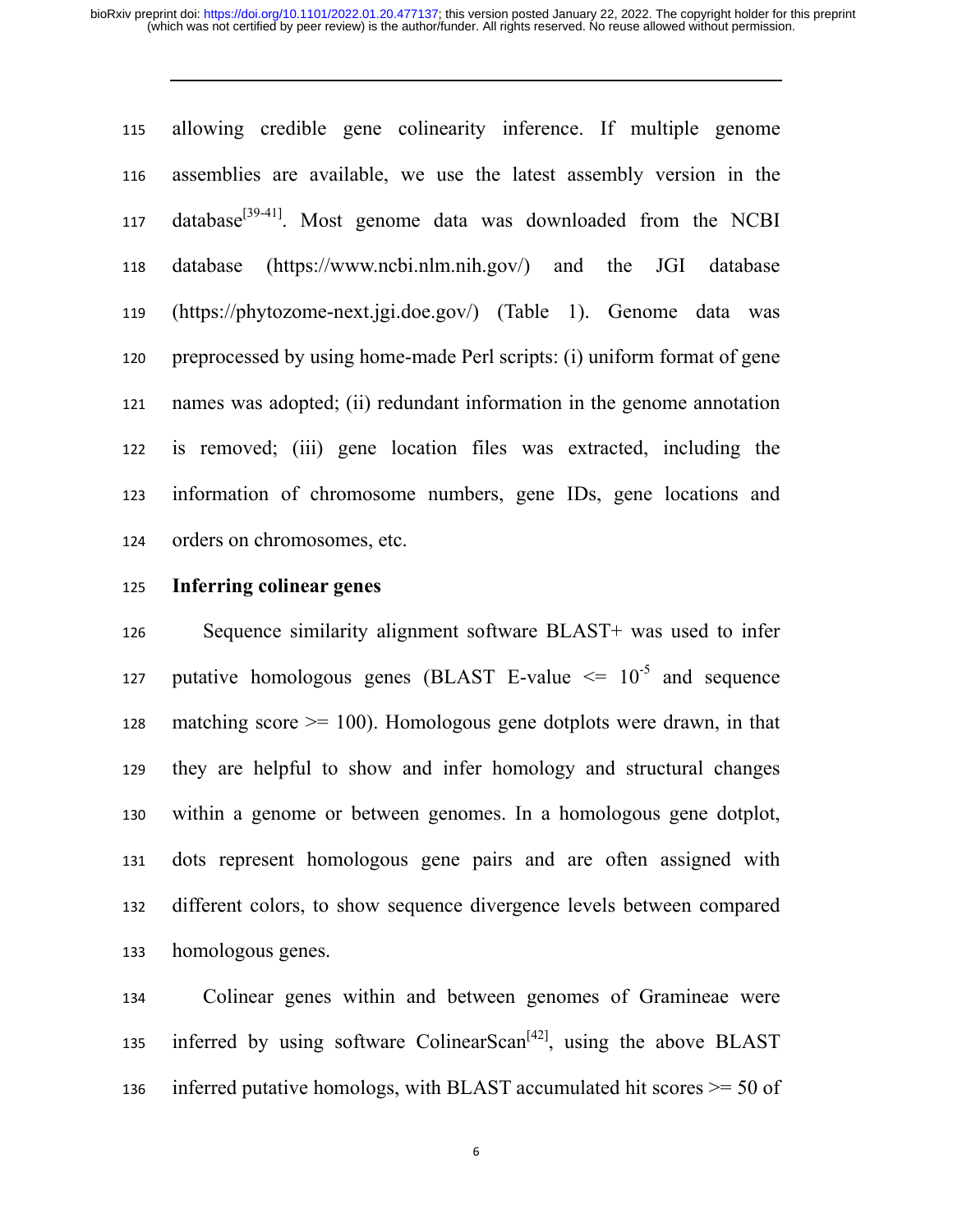137 homologous blocks with colinear gene numbers  $\geq$  5, and the statistical significance is set to be  $\leq 1 \times 10^{-10}$  estimated by ColinearScan.

To distinguish colinear gene blocks produced by different events, polyploidies or speciation, we estimated the synonymous nucleic acid substitution rate at the synonymous sites (Ks), which could be used to measure divergence levels between homologous genes. The Nei-Gojobori method implemented in PAML package was used to estimate the above 144. values $^{[43]}$ . Actually, homologous blocks produced by different events, especially two polyploidy events, could be mixed together due to having similar Ks values, complicated by the fact that genes evolve at divergent rates. We checked whether homologous blocks shared the chromosome breakage points, which is a hallmark to show them to have been produced by the same polyploidy event. These shared chromosome breakage points could be identified in homologous gene dotplots. When dealing with cross-species gene colienarity, orthologous genes between species often form much better gene collinearity and have much smaller Ks than the outparalogous genes do produced by polyploidy in the common ancestor. Seldom cases need to check chromosome breakage points to distinguish orthologous and outparalogous blocks. Eventually, lists of colinear genes associated with specific polyploidy events or speciation were generated and stored in the MySQL database.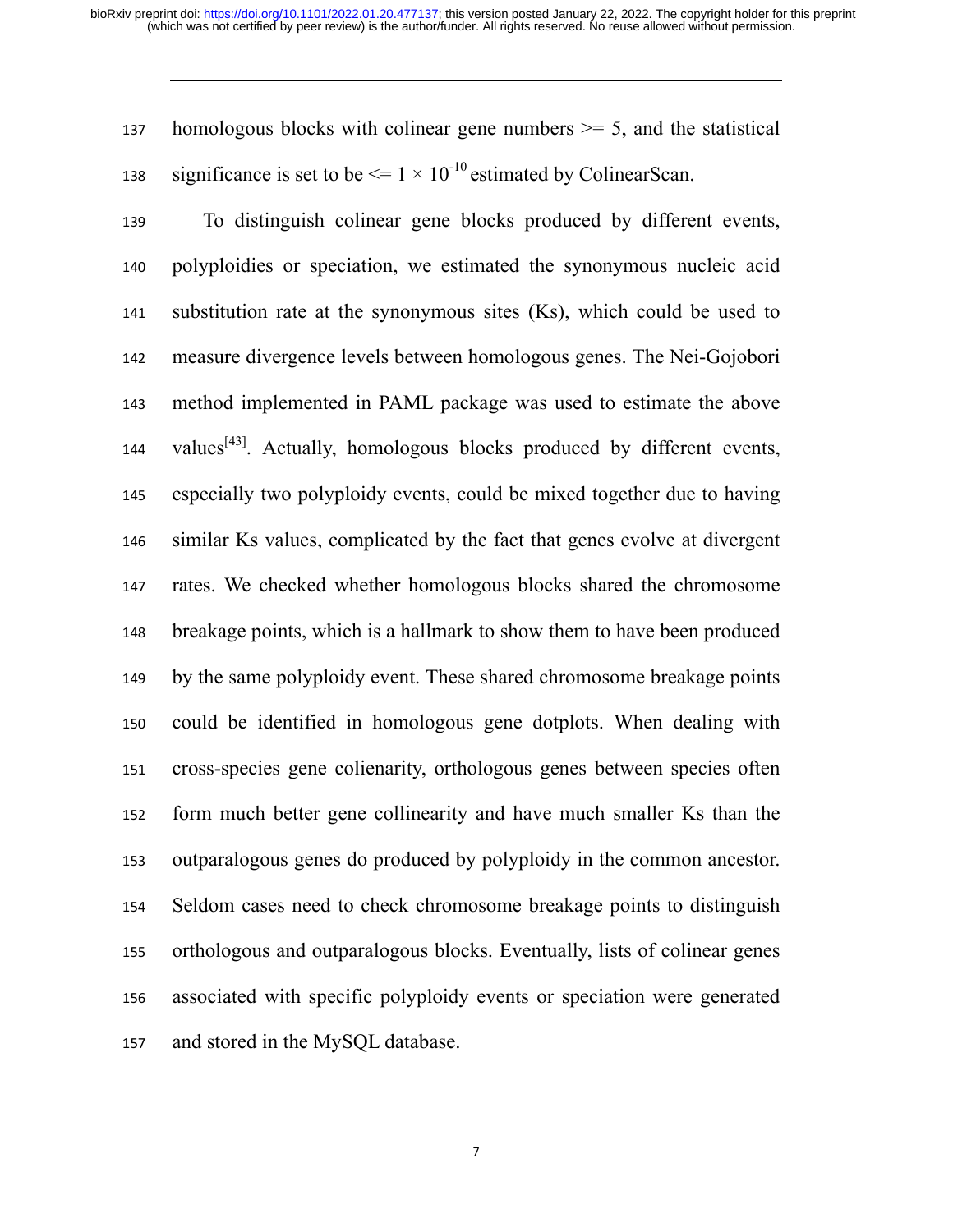# **Multi-genome alignment map**

Multi-genome alignment maps were constructed by integrating lists of colinear genes between any two species. A reference genome was selected, and then another plant genomes were aligned to it one by one, with colinear genes as markers. Eventually, a table containing aligned colinear genes was produced, and a gene in the reference genome often has no corresponding homolog in another genome or in the duplicated regions, the corresponding cell in the table were filled with dots.

#### **Local colinear alignment**

Local colinear alignment was constructed by integrating the list of colinear genes among species. We used a Python script to call the integration package Matplotlib module, built a two-dimensional atlas to show gene homology information. Based on the genome comparison software MCScanX[44] , we developed the "Local colinear alignment" module. Compared to previous databases, by checking chromosome breakage points, GGDB can distinguish subgenomes produced by genome doubling. After receiving the query data and parameters sent from the web interface, the GGDB server queries the colinear gene results in the database and draws the local colinear alignment figure. The final result file is to be packaged and sent to the browser in PDF format.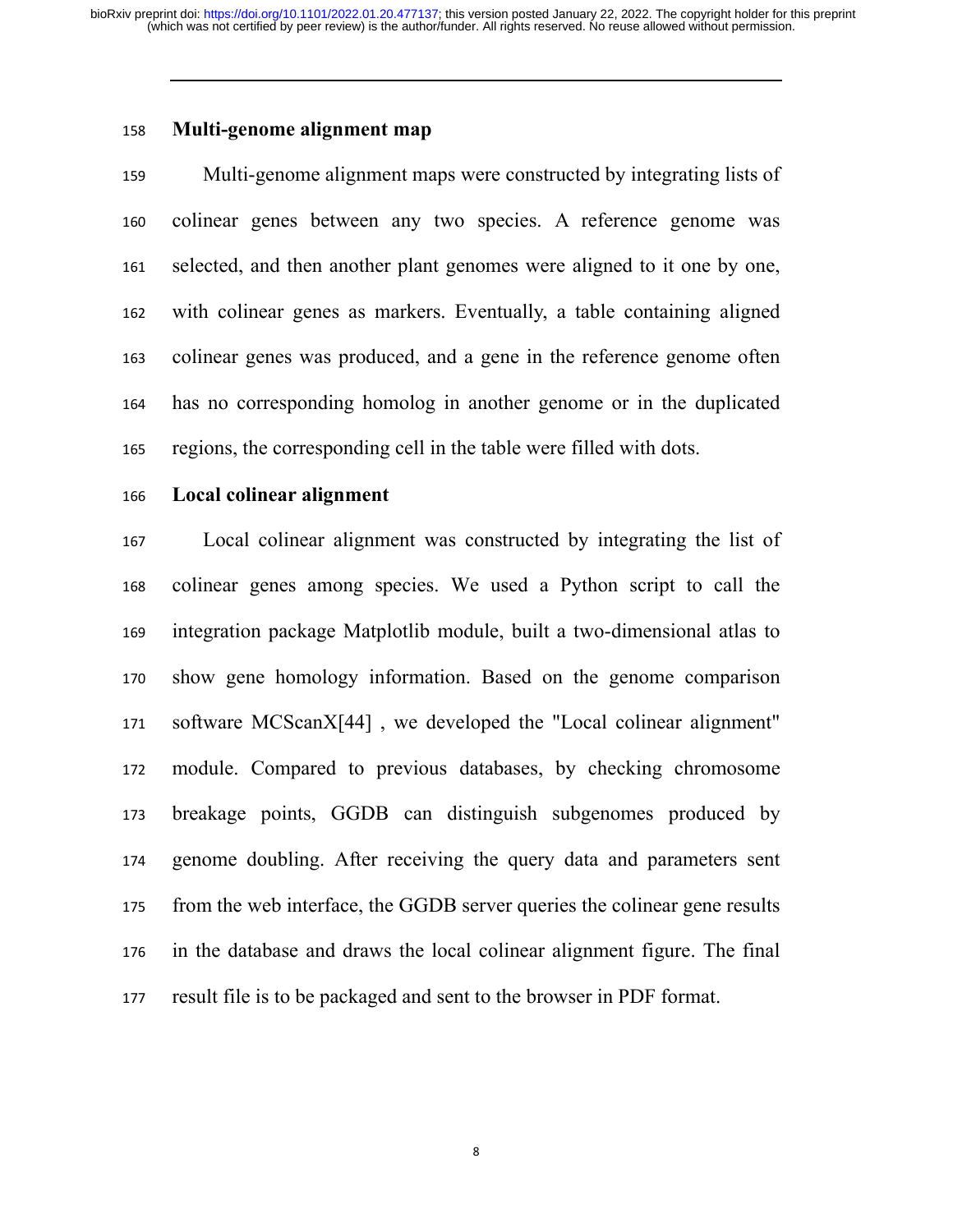# **Gene evolutionary tree**

| 179 | To help explore the evolution of duplicated genes, which is critical in             |
|-----|-------------------------------------------------------------------------------------|
| 180 | genetic innovation, we used phylogenetic analysis software IQTREE,                  |
| 181 | MUSCLE, and $FASTTREE^{[45-47]}$ , to construct an evolutionary tree using          |
| 182 | DNA or protein sequences of a set of homologous genes. Actually,                    |
| 183 | previous research found that duplicated genes, especially those produced            |
| 184 | by polyploidies, could form trees inconsistent to their real evolutionary           |
| 185 | relationship <sup>[48]</sup> . For a set of homologous genes, we can construct the  |
| 186 | expected tree reflecting the actual relationship of colinear genes,                 |
| 187 | including paralogs produced by specific polyploidies, and orthologs                 |
| 188 | originated from speciation.                                                         |
| 189 | After accepting the user query parameters (Selected species, reference              |
| 190 | species, Gene ID) from the browser, the GGDB server queries the                     |
| 191 | database for the homologous colinear genes and writes the gene                      |
| 192 | sequences into a fasta file. The file is used as input for the software             |
| 193 | MUSCLE to do sequence alignment, and then a tree is built by using                  |
| 194 | FASTTREE <sup>[49; 50]</sup> . Default parameters of these software were used. Both |
| 195 | the sequence-alignment derived tree and the expected tree are stored in             |
| 196 | nwk format, convenient for the user download and further editing. The               |
| 197 |                                                                                     |
|     | software EChart plug-in is implemented in JavaScript in our interface,              |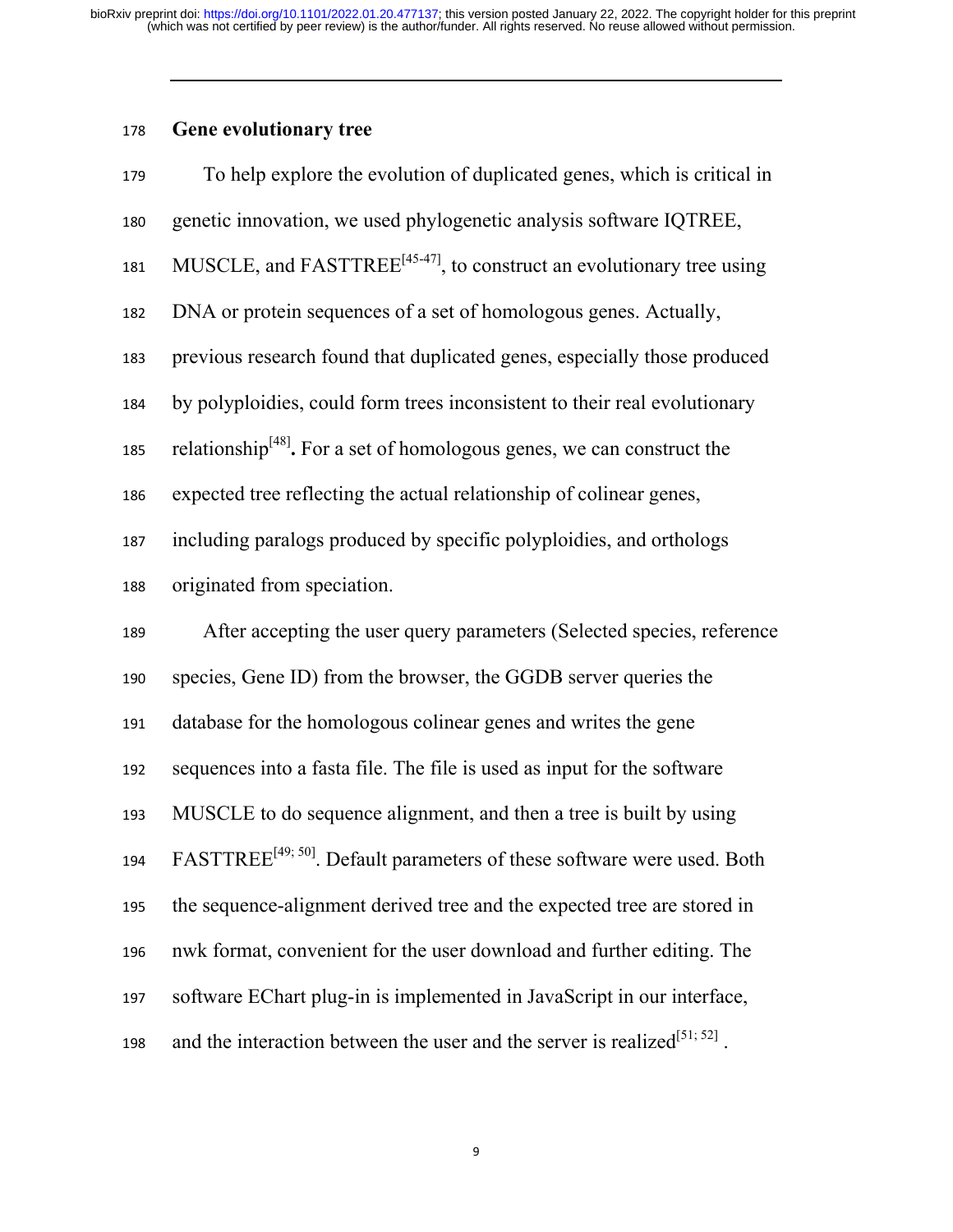# **Construction and content**

We developed the GGDB database to provide homologous colinear gene information within each of or between Gramineae plants. The database is currently installed on the CentOS operating system. It has a three-tier architecture, namely, the client tier, the middle tier and the database tier. The client layer that users directly access is developed using PHP and JavaScript. In the database layer, GGDB-related data is stored in a MySQL database. The middle tier receives HTTP requests and is processed by a Apacheweb server. In addition, we include different levels of genomic colinearity analysis tools (Fig.2).

#### **Overview of data**

At present, GGDB contains the information of colinear genes within a genome and between the genomes of 29 Gramineae plants. A referring outgroup, pineapple, is also included to help explore gene evolution, especially infer real evolutionary relationship of genes. As the original input data, three types of files are used: coding sequence files, protein sequence files, and general feature format (GFF) files containing chromosome sequence annotation data.

### **Colinearity data**

A polyploidy whole-genome duplication (WGD) event common to all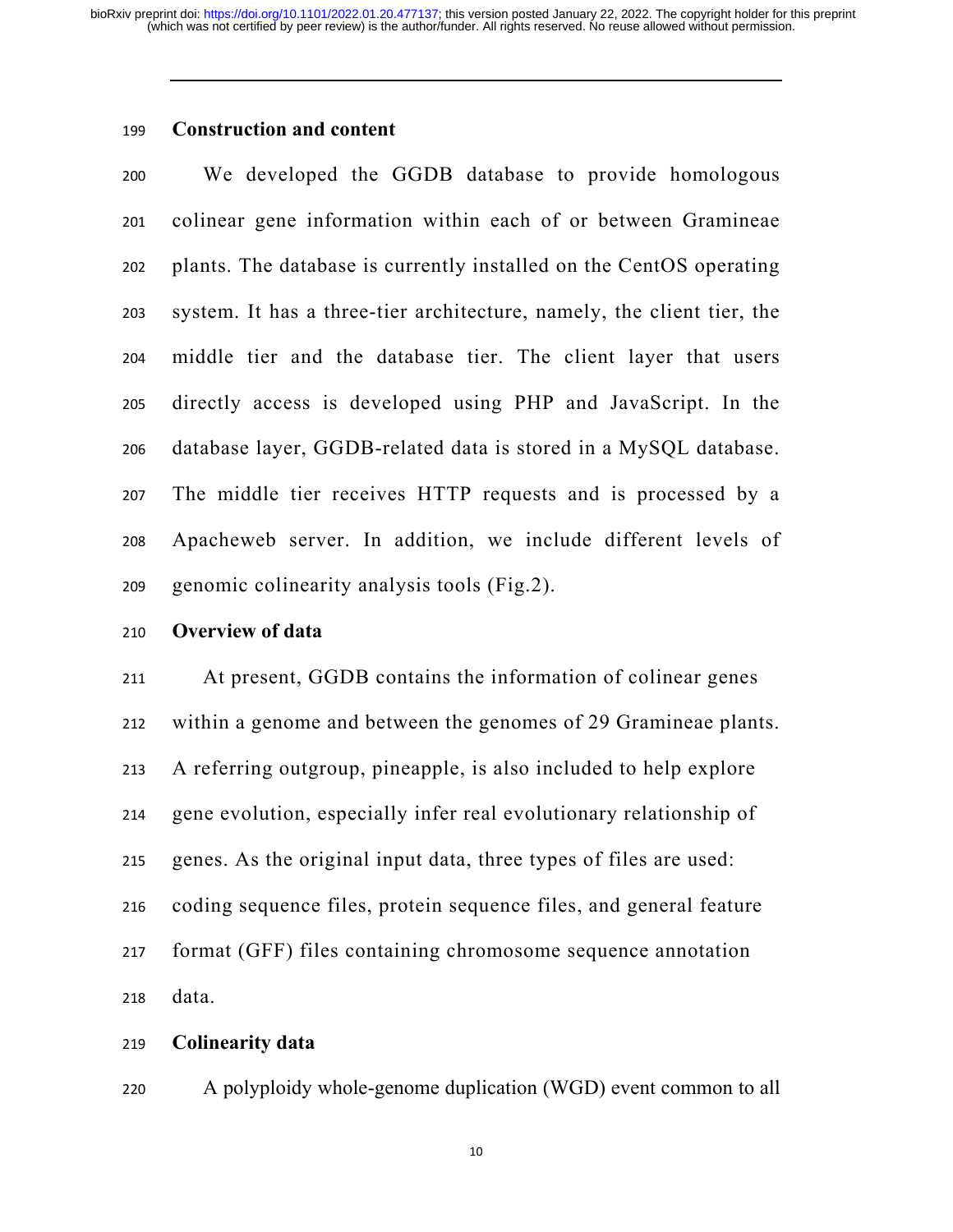main lineages of Gramineae (cWGD) was dated to 96 million years ago based on putatively neutral DNA substitution rates between duplicated 223 genes<sup>[53]</sup>. Some species are further affected by another polyploid (mWGD) event. We analyzed the colinearity of pineapple and 29 species of Gramineae, made 784 comparisons between the two species, and finally generated 784 colinear lists. Then all the colinear lists are summarized into colinear tables with reference to 29 species.

Based on homologous correspondence and colinearity analysis between genomes, we obtained the homologous information of various species of Gramineae (Table 2; Supplemental table 1-4). The homologous regions are detected under the threshold of 5, 10, 20, and 50 colinear genes, respectively. Paralogous and orthologous genes are associated with polyploidy events. For example, There are 20763 homologous genes in maize genome, of which 13134 paralogous genes produced by the mWGD, and 7629 paralogous genes produced by the cWGD (Table 3;Supplemental table 5). Between rice and maize, there are 26947 orthologous genes, and 12600 outparalogous genes produced by the cWGD.

**Overview of the interface** 

On the home page of GGDB, we marked out the geographical 241 originating locations of 29 Gramineae species on a world map  $[34]$ . An interactive evolution tree including the above species is also provided on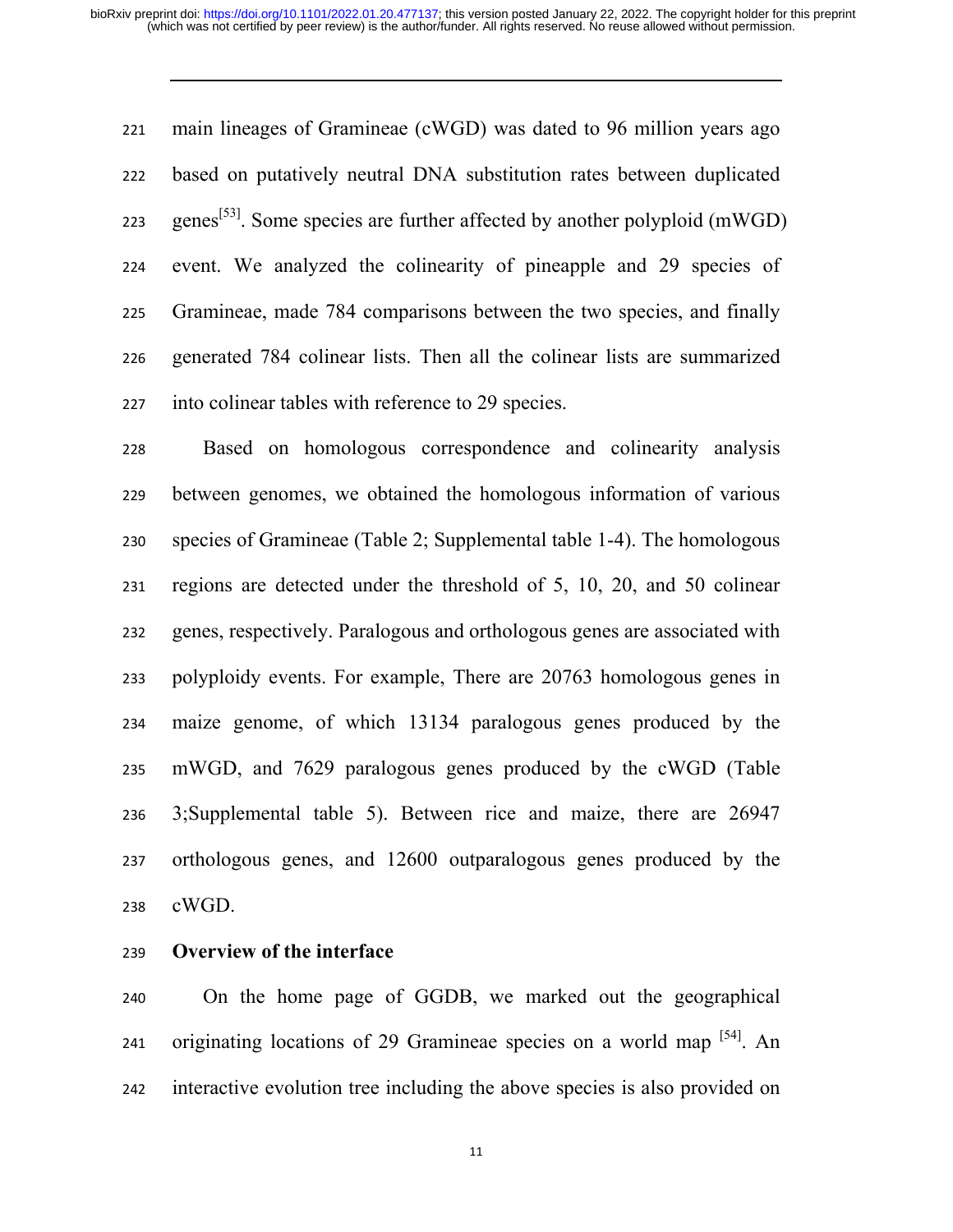the home page. The chart interface on the home page provides interactive view of chromosomes from all species, including the numbers and lengths of chromosomes from each species and the numbers of genes on each chromosome. In addition, we use bar charts and line charts to display the chromosome numbers of each species, which makes it easier for users to compare their differences. These interactive charts can be downloaded.

# **Species information page**

251 We provide a web page for each Gramineae species, showing basic information about its name (Latin name, common name, Chinese name), picture, classification, profile (geographical distribution,biological characteristics, living habits), genome information (genome size, chromosome information, number of genes, numbers of genes located on chromosomes, number of scaffolds, length of scaffold N50), etc. We provide hyperlinks to sequencing literature for each species. Users are allowed to download DNA sequence files, protein sequence files, and general feature format (GFF) files. These species web pages can shorten the data collection time for researchers, and the format-consistent files provides convenience for following genomics research. 

# **Homologous gene dotplotting**

Homologous gene dotplotting module is provided to show chromosome-level homology within a genome or between genomes.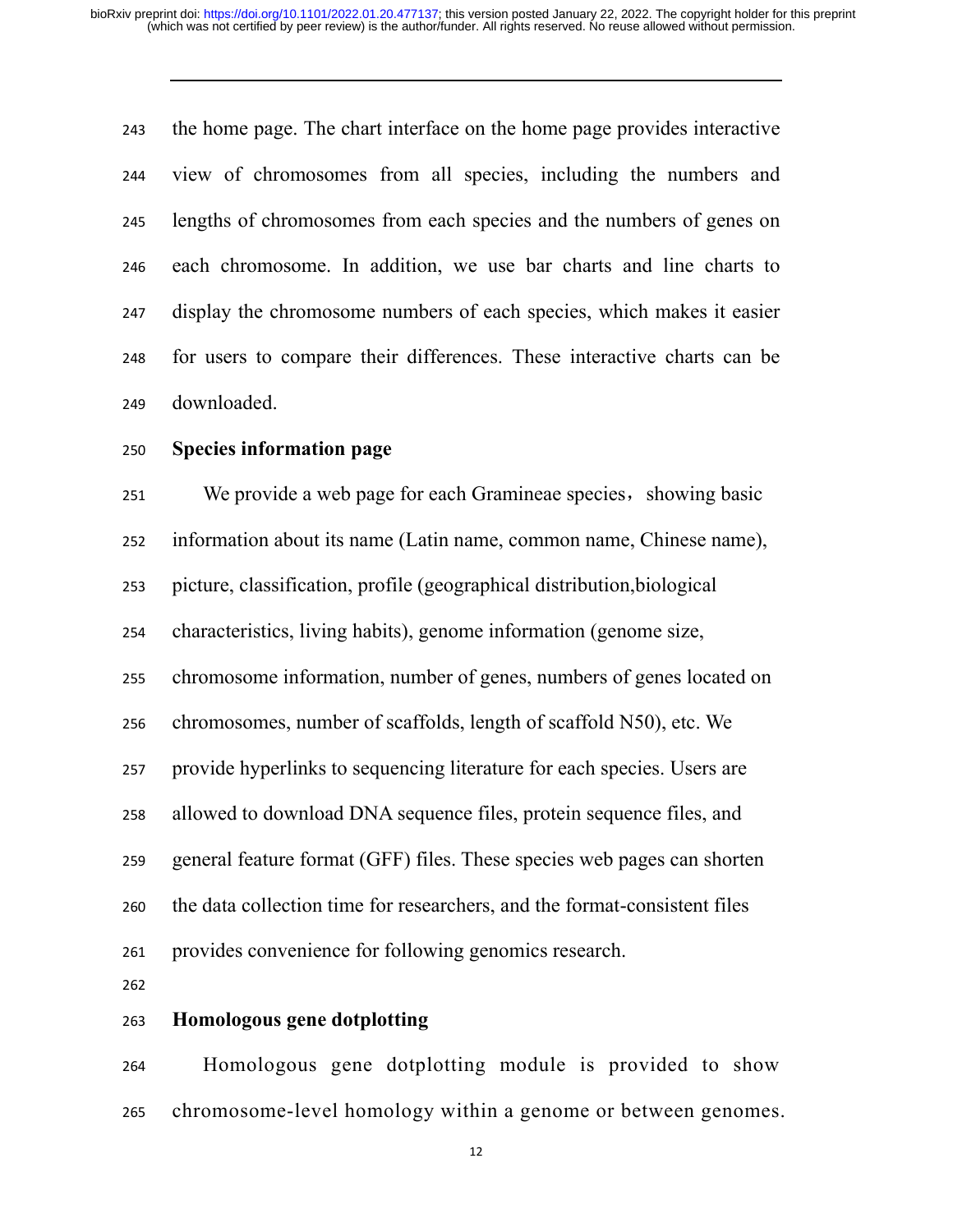A homologous dotplot can be directly derived from the BLAST result (Fig. 3A), which contains relatively full information of genomic homology, as compared to the other dotplots shown below. A color scheme for gene-pair dots is adopted to separate the best-matched, often representing orthologs while comparing different genomes, and secondarily matched, and the other matched homologs.

A homologous gene dotplot can be drawn by using information of inferred colinear genes and the Ks values between them (Fig. 3B). A color-scheme representing varied Ks values makes it easy to separate colinear blocks produced by different evolutionary event. Owing to the mWGD, a sorghum chromosome corresponds to two overlapping maize chromosome regions. In the meantime, it matched the other rather smaller homologous regions in maize produced due to the cWGD. Through the comparison of multiple sets of data, it is found that the cWGD of Gramineae can be 281 distinguished from the extra whole-genome duplication in  $Ks=0.65$ . According to the Ks value of the regions, the four homologous regions of maize were divided into two groups corresponding to different whole-genome duplication events, and each group of regions was divided in detail according to the continuity of chromosome regions.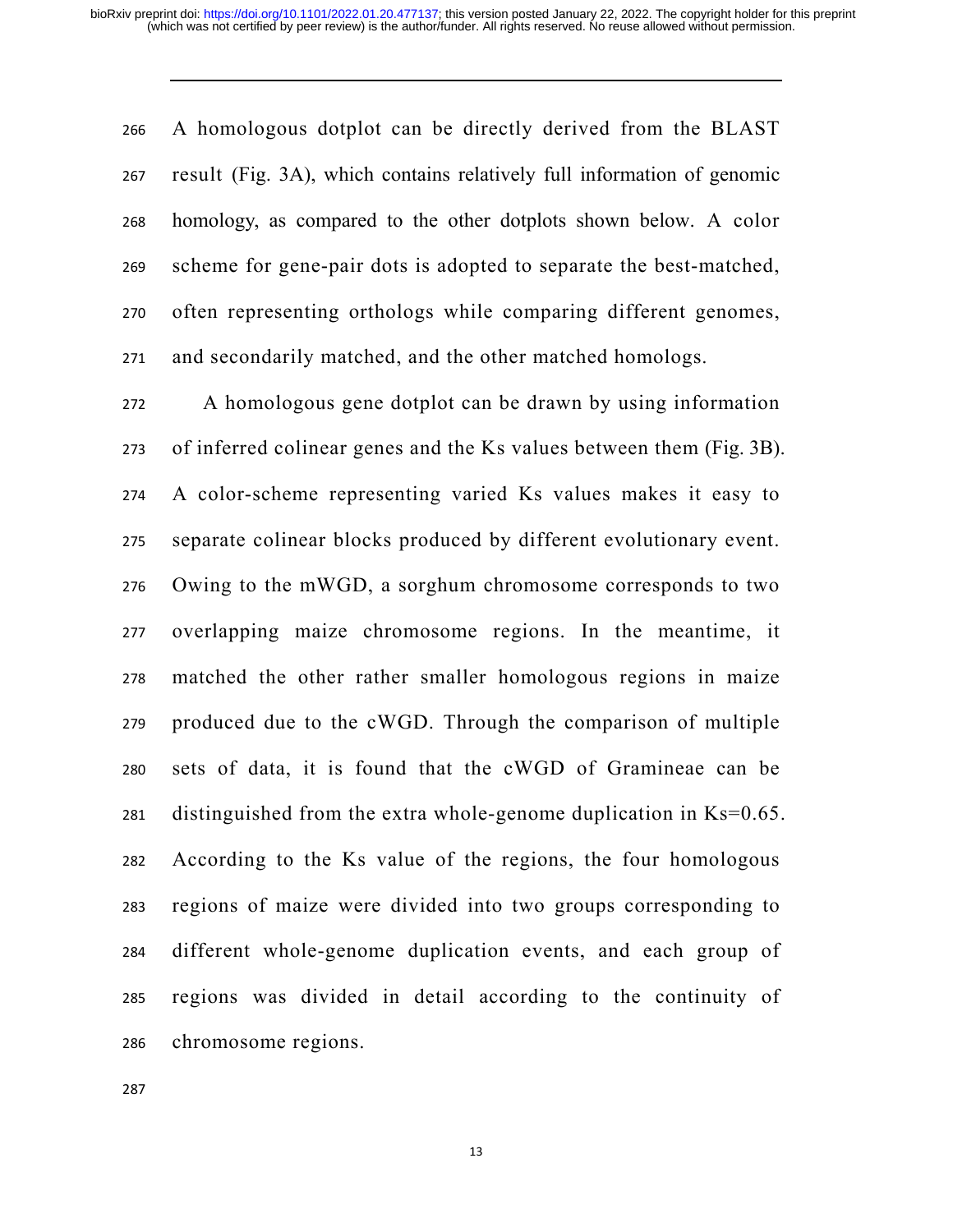# **Ks distribution**

We provide a module to show Ks distribution between colinear genes. The peak of Ks between colinear genes in each species can help identify WGD event(s), for example, two Ks peaks produced be the maize colinear genes correspond to the occurrence of two WGD events affecting its evolution. The Ks peaks of colinear genes between genomes correspond to the occurrence time of species differentiation and more ancient WGD event(s), e.g., the two peaks of Ks in sorghum-maize colinear genes correspond to their speciation event and the cWGD, respectively.

#### **Tools**

This section includes tools for comparative genomics analysis to visualize gene colinearity and phylogeny.

**Pairwise gene colinearity** 

The pairwise gene colinearity module can show gene colinearity at the chromosome level or at the gene level. In the chromosome level module, users select reference species and the other compared species, to find their chromosome-level homology. The colinearity at the chromosome level can help infer whether the species has experienced WGDs and/or distinguish the duplicated genes produced by events. In the gene level module, users submit an interested gene ID, select the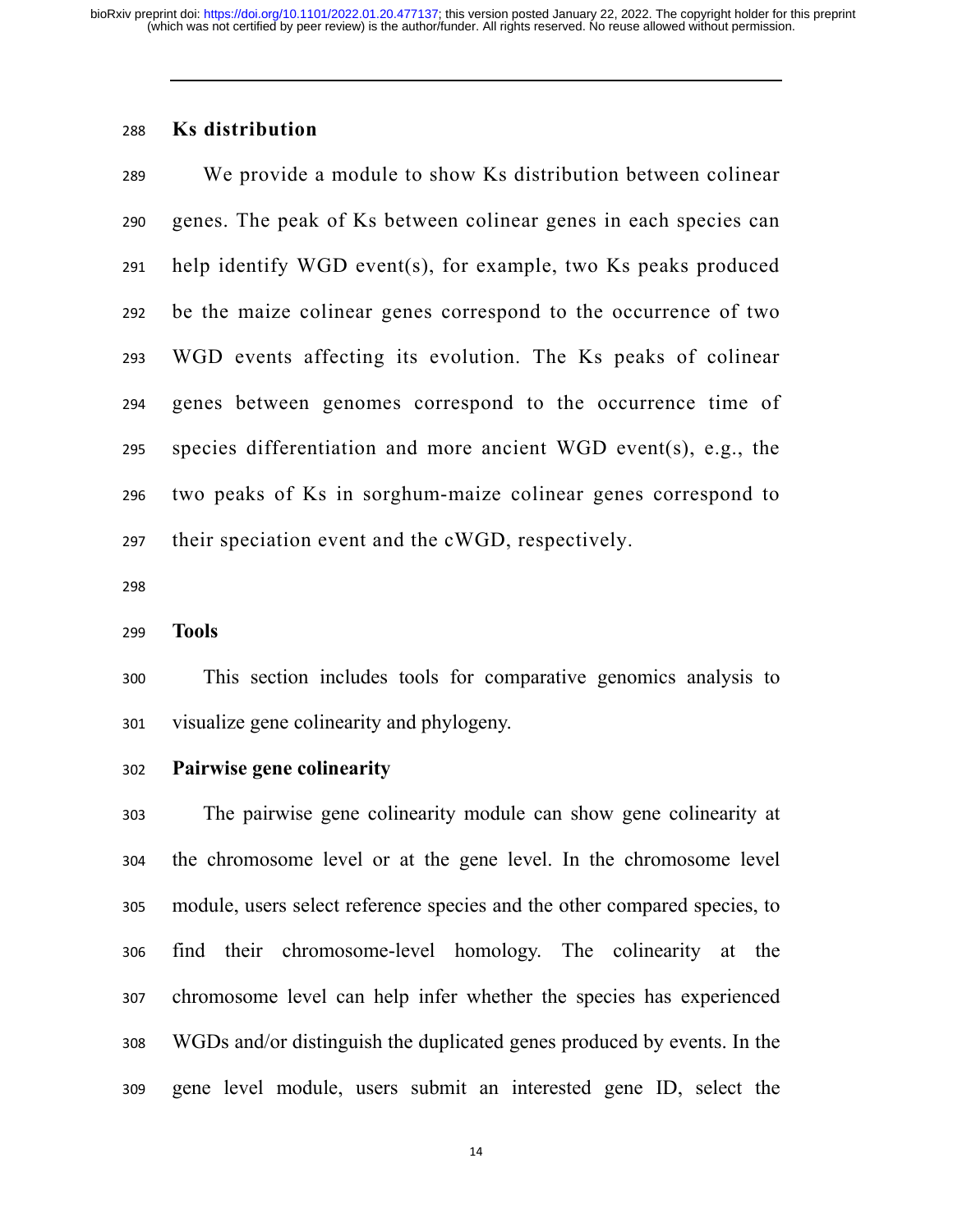reference species, and the other compared species, to produce an alignment of local regions. This can help find genomic changes, homologous/neighboring gene loss, DNA inversion, etc, related to the interested gene.

### **Multi-genome colinearity list**

The multi-genome colinear list module can produce the colinear lists generated for the species under study. There are two types of lists, with one type showing only orthologous genes between species and the other also including (out)paralogs. Users can select the reference genome and the other genomes to map onto the former to show multiple-genome alignment. In addition, we provide a variety of export formats, including excel, pdf, and csv, and copy and print functions.

# **Multi-genome colinearity alignment map**

The multi-genome colinearity map module is used to produce the alignment map for selected species. Users can choose any of the 29 species as reference species for comparative analysis, and maps can also be in two types, corresponding to colinearity lists shown above. With the module, a joint multi-species genome alignment map can be drawn (Fig. 4B).

### **Multi-genome local colinearity**

The multi-genome local colinearity module provides the function of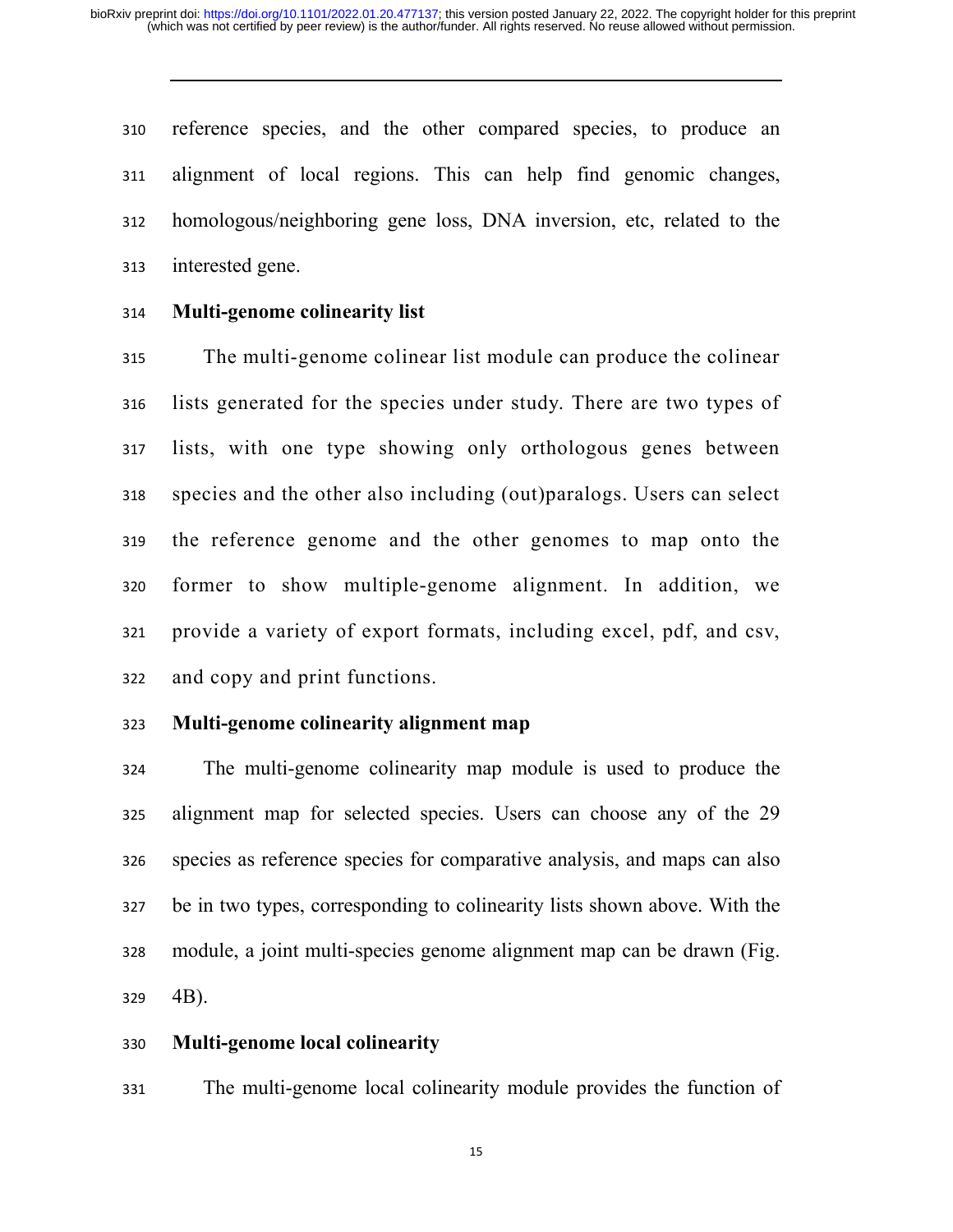drawing colinear maps in homologous regions of multiple species (Fig. 4C). Users select a reference species, enter an interested gene ID in the colinear list of the reference species, select the species names that needs to be compared to the reference species, and then generate a PDF format figure.

#### **Homologous gene evolution tree**

The homologous gene evolution tree module can construct a gene evolutionary tree corrected by gene coinearity information. The user selects the reference species and a gene ID, selects the species to compare to. Two gene trees will be generated at the resulting interface, a tree based on pure sequence alignment, and the other one corrected by gene colinearity(Fig. 4D; Fig. 4E).

Actually, we found 46% of maize genes have elevated their evolutionary rates and resulted in weird phylogeny. By retrieving maize genes and their orthologous and colinear genes from sorghum, foxtail millet, rice, and weeping lovegrass (taken as outgroup), we constructed 7014 evolutionary trees and found that in 46% (3231) trees the maize genes seemed to have elevated rates (Supplemental fig. 1). In trees with one mWGD paralog, with the other one likely lost or relocated to other genomic regions, 38% (1778) showed elevated rates. In 1453 trees with two mWGD paralogs, 29% have both genes to have elevated rates and 69% to have only one gene to have elevated rates. These findings may be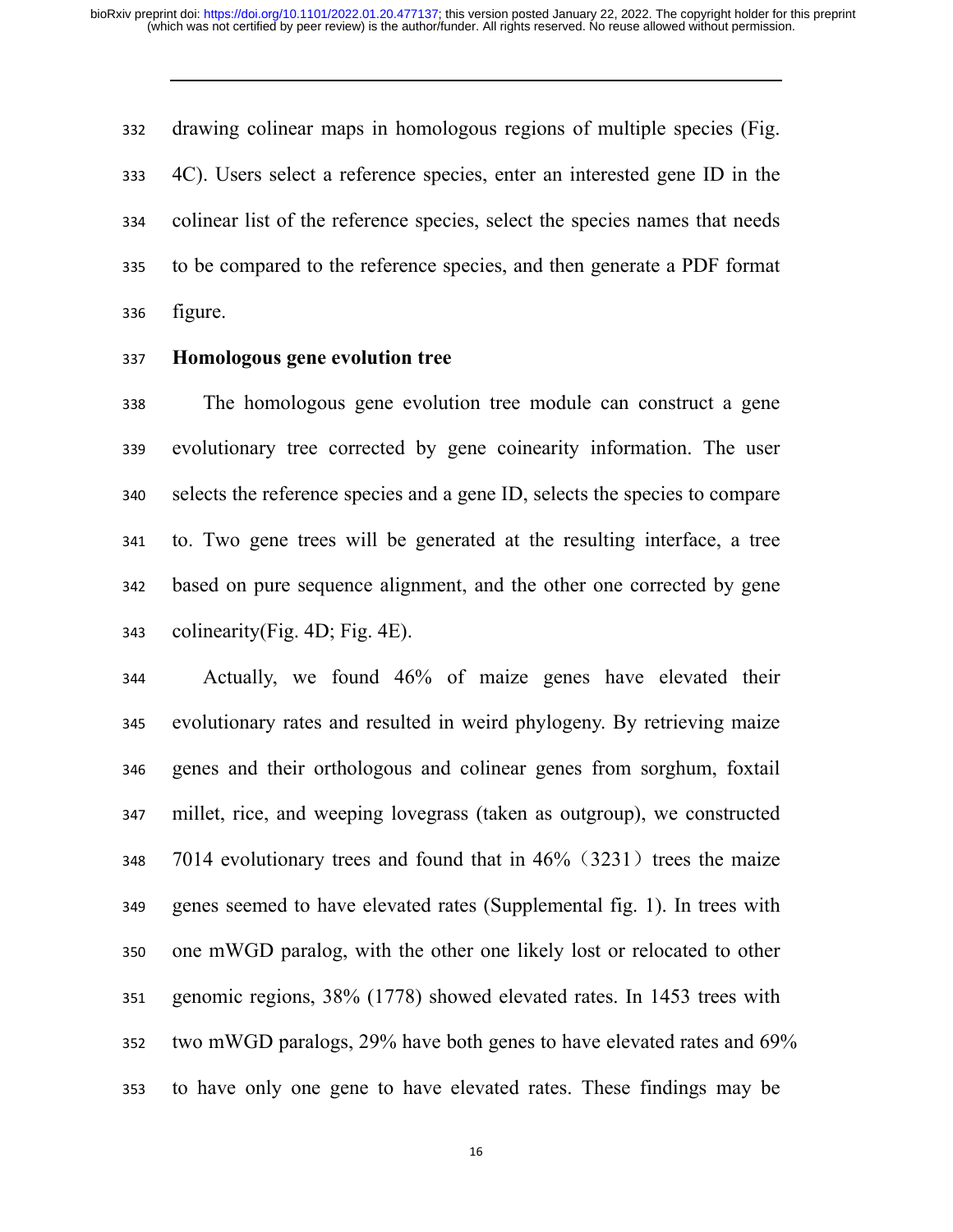explained by the instability of the maize genome after the mWGD .

# **Help interface**

In the help interface, we provide the researcher with a detailed

- GGDB user manual. Users can view detailed parameter
- descriptions and instructions for each function in this interface.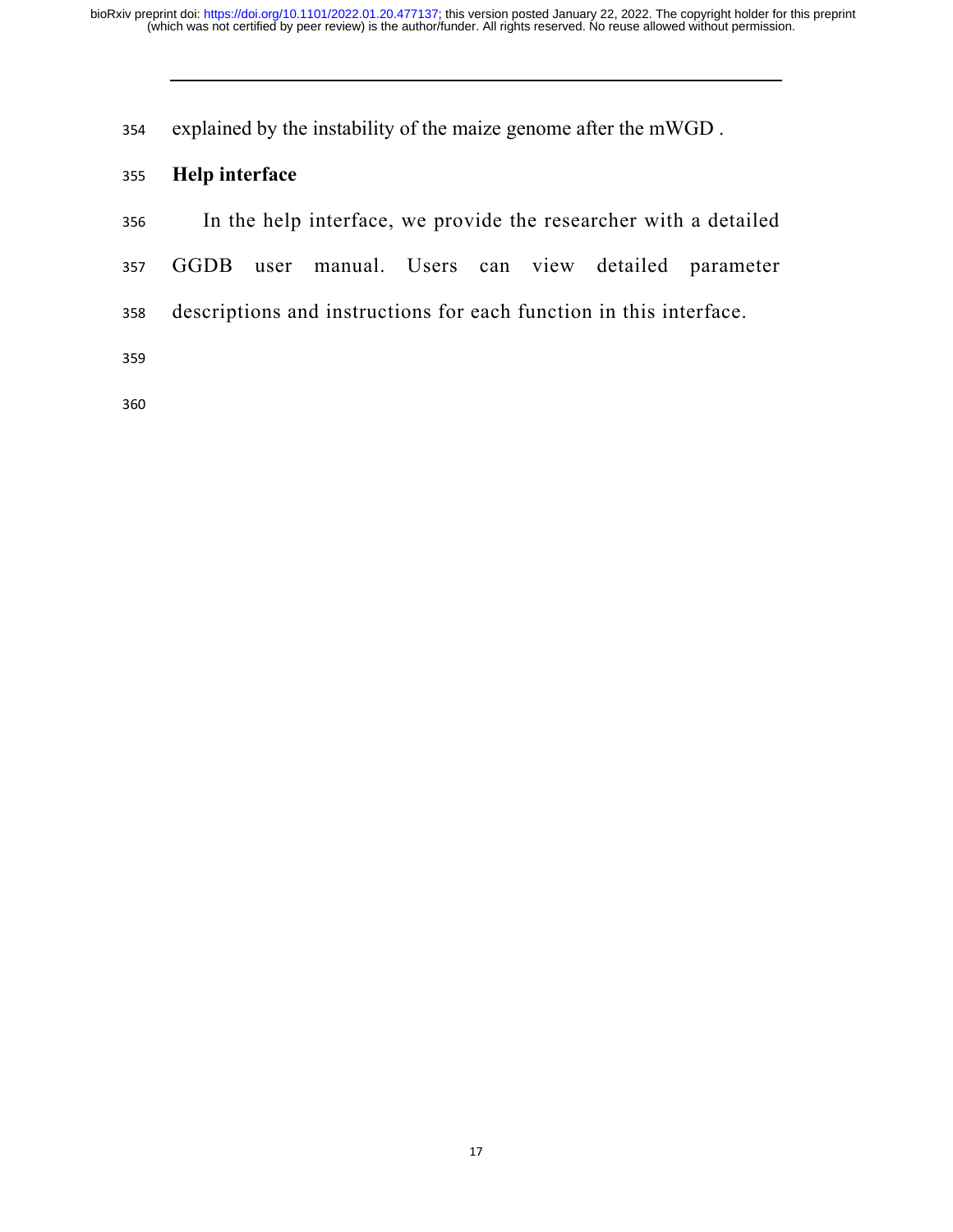# **DISCUSSION**

| 362 | Grameneae plants have been recursively affected by polyploidization,                  |
|-----|---------------------------------------------------------------------------------------|
| 363 | which makes their genome much complex to decipher <sup>[55; 56]</sup> . Owing to this |
| 364 | fact, gene collinearity inference in present databases is not well related to         |
| 365 | each polyploidization event, which holds back the research to understand              |
| 366 | gene function origination and innovation. Actually, the appearance and                |
| 367 | establishment of novel gene functions can often be related the production             |
| 368 | and divergence of duplicated genes, the most of which were produced by                |
| 369 | ancestral polyploidization <sup>[57; 58]</sup> . Here, by separating duplicated genes |
| 370 | produced by different polyploidization, and separating orthologous genes              |
| 371 | from outparalogous when comparing different species, we set up the                    |
| 372 | GGDB to store event-related collinear genes in 29 Grameneae plants and                |
| 373 | one outgroup. The related work is intense in that 420 pairwise                        |
| 374 | comparisons have been done between genomes and eventually                             |
| 375 | hierarchically constructed multiple comparisons by selecting reference                |
| 376 | genomes in each major groups, subfamilies or genus. To separate                       |
| 377 | homologs produced by different events involved, computational analysis                |
| 378 | of their divergence and artificial identification of complement                       |
| 379 | homologous blocks aroused by chromosome breakages were performed.                     |
| 380 | The present database provided friendly tools for the users to show                    |
|     |                                                                                       |
| 381 | pairwise or multiple genome alignment in the global or local levels,                  |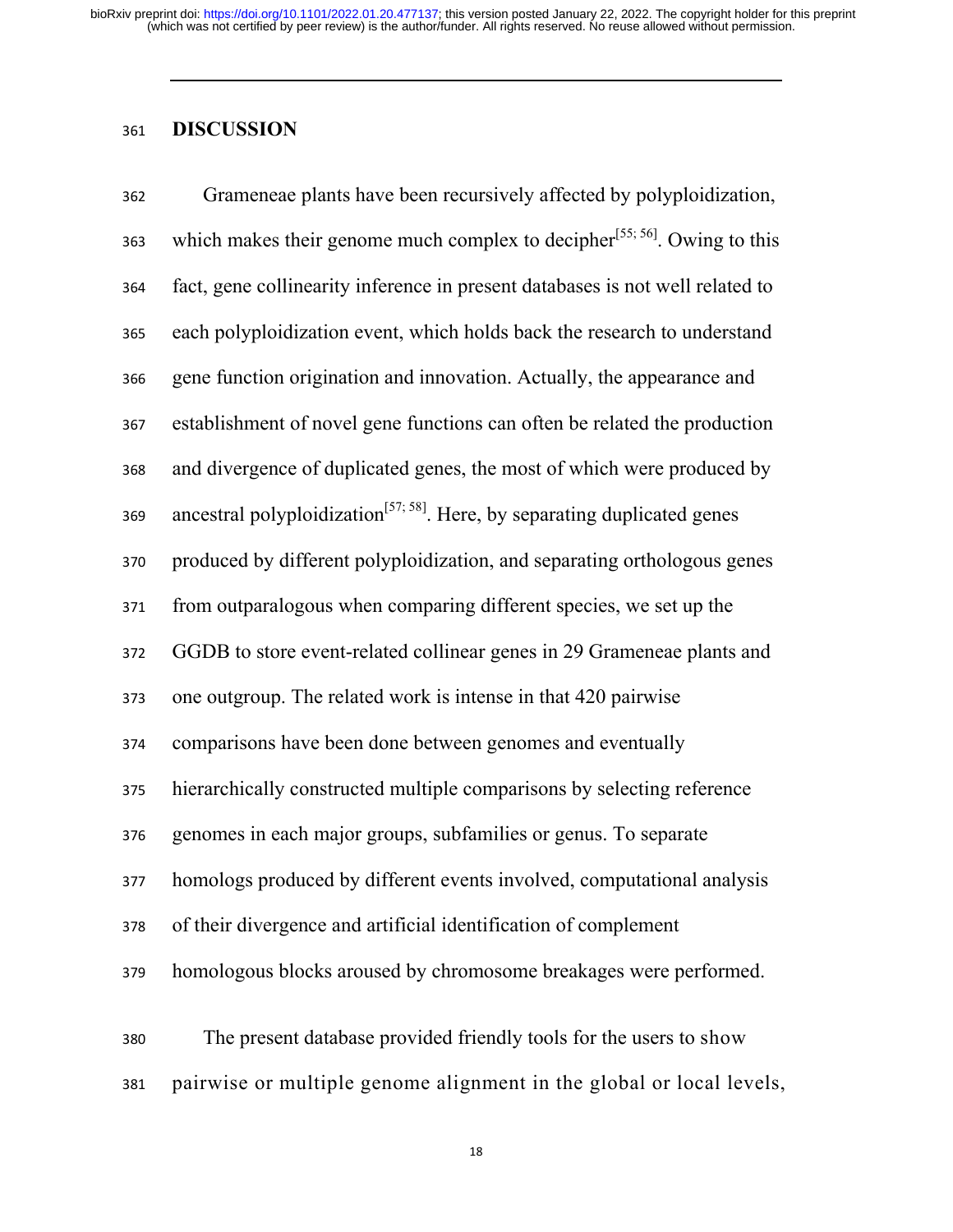and produce lists of homologous genes, related to evolutionary events, which provides opportunities to perform deep study of their evolution and functional innovation. Figures of homologous gene dotplots, alignment of selected genomes, and evolutionary trees of selected genes can be downloaded for further research on genome structural changes, chromosome rearrangements, gene losses, and gene functional evolution.

In that different copies of homologous genes have divergent sso evolutionary rates<sup>[59; 60]</sup>, we provided a module to correct evolutionary trees constructed purely using sequence alignment, by using information of gene colinearity and shared evolutionary events. Actually, elevated evolutionary rates were observed in considerable percentages of 394 paralogous genes produced by polyploidization<sup>[48; 53]</sup>, which often resulted in aberrant evolutionary trees that cannot be corrected by selecting methods to construct the trees. The tree correction module provides a means to make a realistic tree for the researchers to manipulate for their further study of gene evolution and functional innovation.

In the future, with more and more genome sequences released, we will continue to add new genome data in the GGDB. We also encourage users to submit their new Gramineae sequencing data sets to the GGDB to enrich and improve the database. GGDB will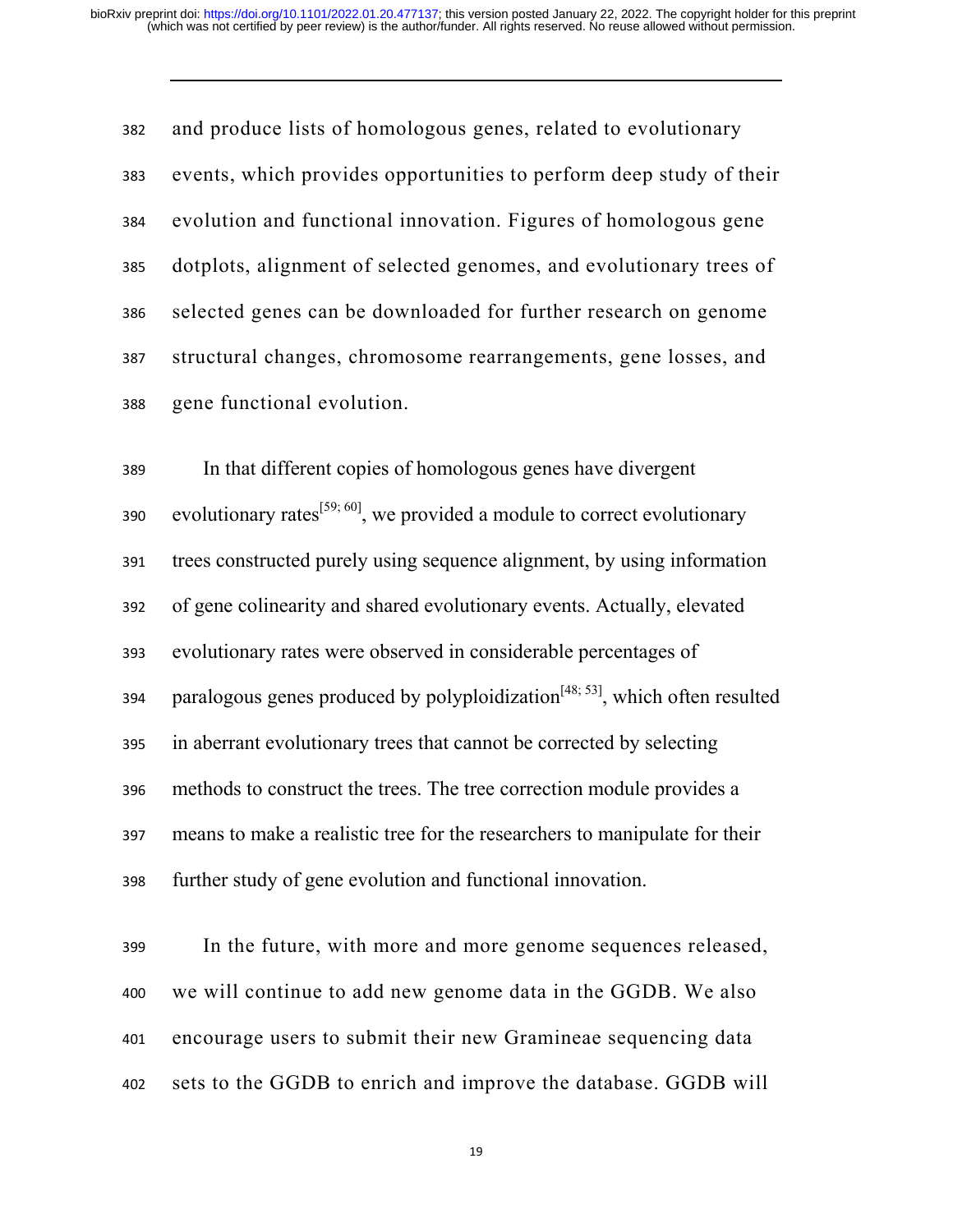- act as a comparative genomics platform for genomics research of
- Gramineae and the other related Monocotyledons.

# **FIGURES**

# 





**Figure 1** Composition structure of GGDB database. A. A phylogenetic tree of Gramineae species involved in the database; B. the computer languages used to set up tiers of the database and the functional interfaces.

- 
- 
- 
- 
- 
- 
- 
-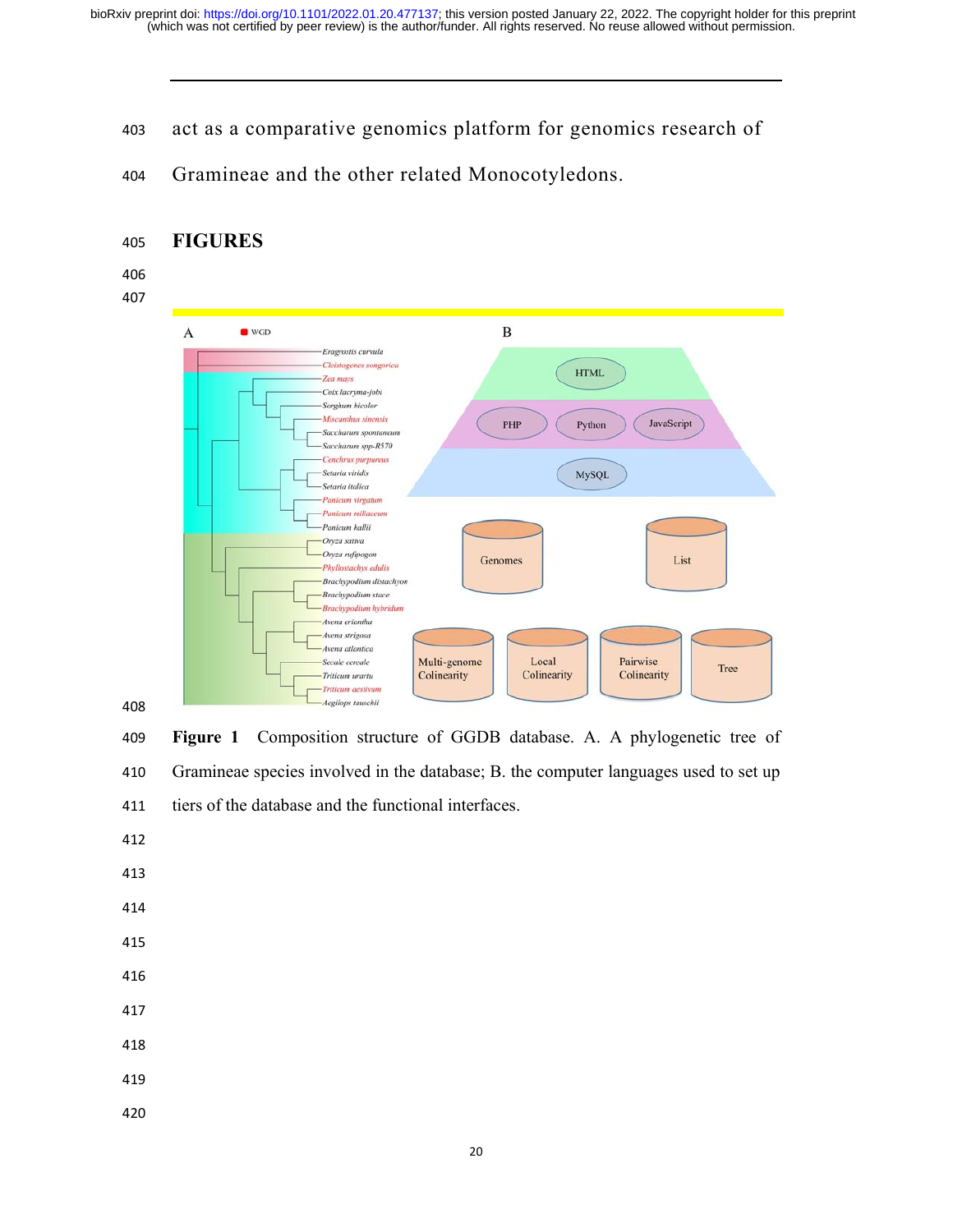

**Figure 2.** Logical relationship of modules in the database.

- 
- 
- 
- 
- 
- 
- 
- 
-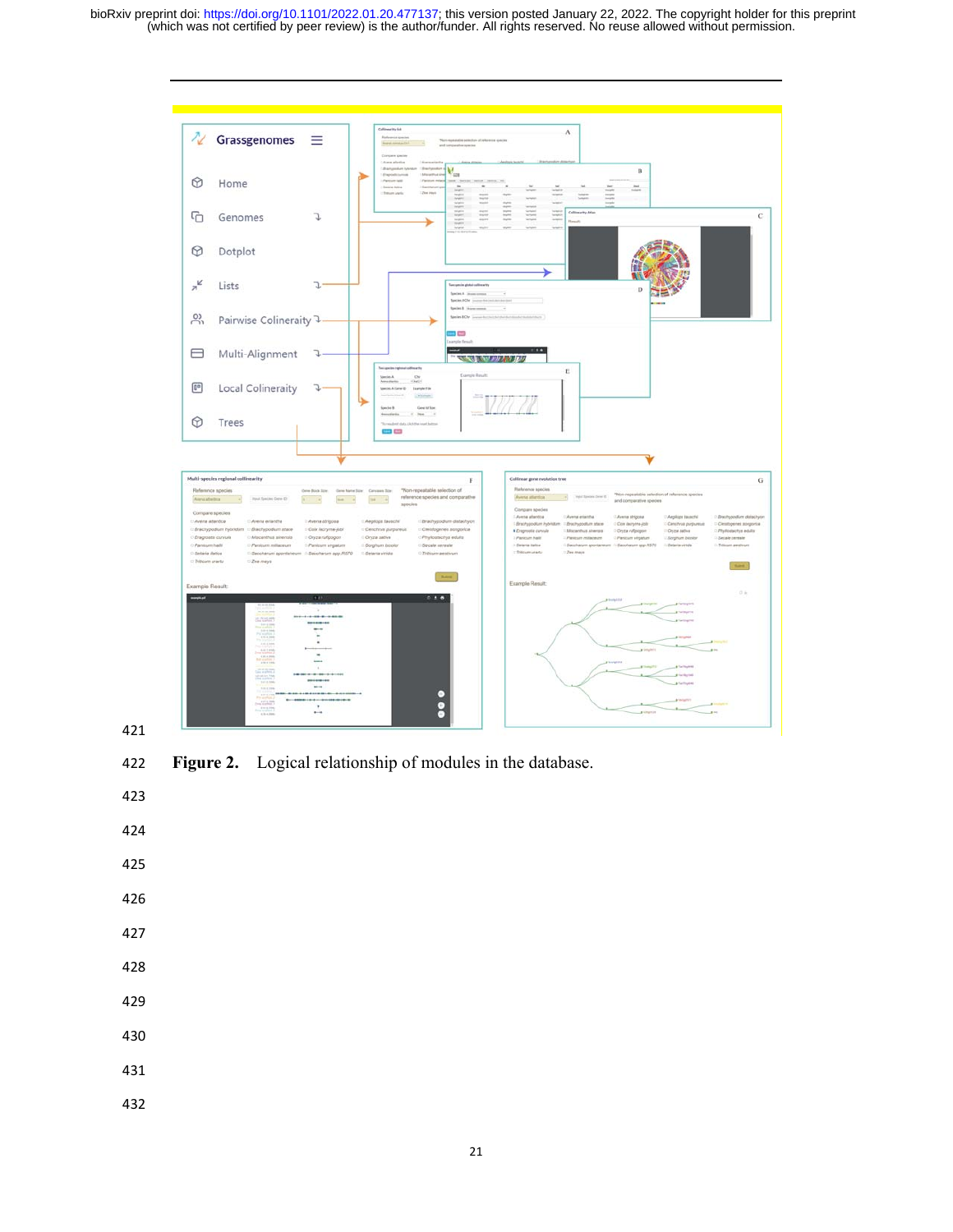



**Figure 3.** Evolutionary Analysis of homologous correspondence between sorghum and maize genomes. A. Homologous gene dotplot with blocks related to divergent ancestral whole-genome duplication events, the Grameneae-common one (cWGD) and the maize-specific one (mWGD); B. Inferred gene colinearty blocks, colored as the synonymous nucleotide substitution rates (Ks) and related to divergent whole-genome duplication events by colored arrows.

- 
- 
- 
- 
- 
- 
- 
- 
- 
-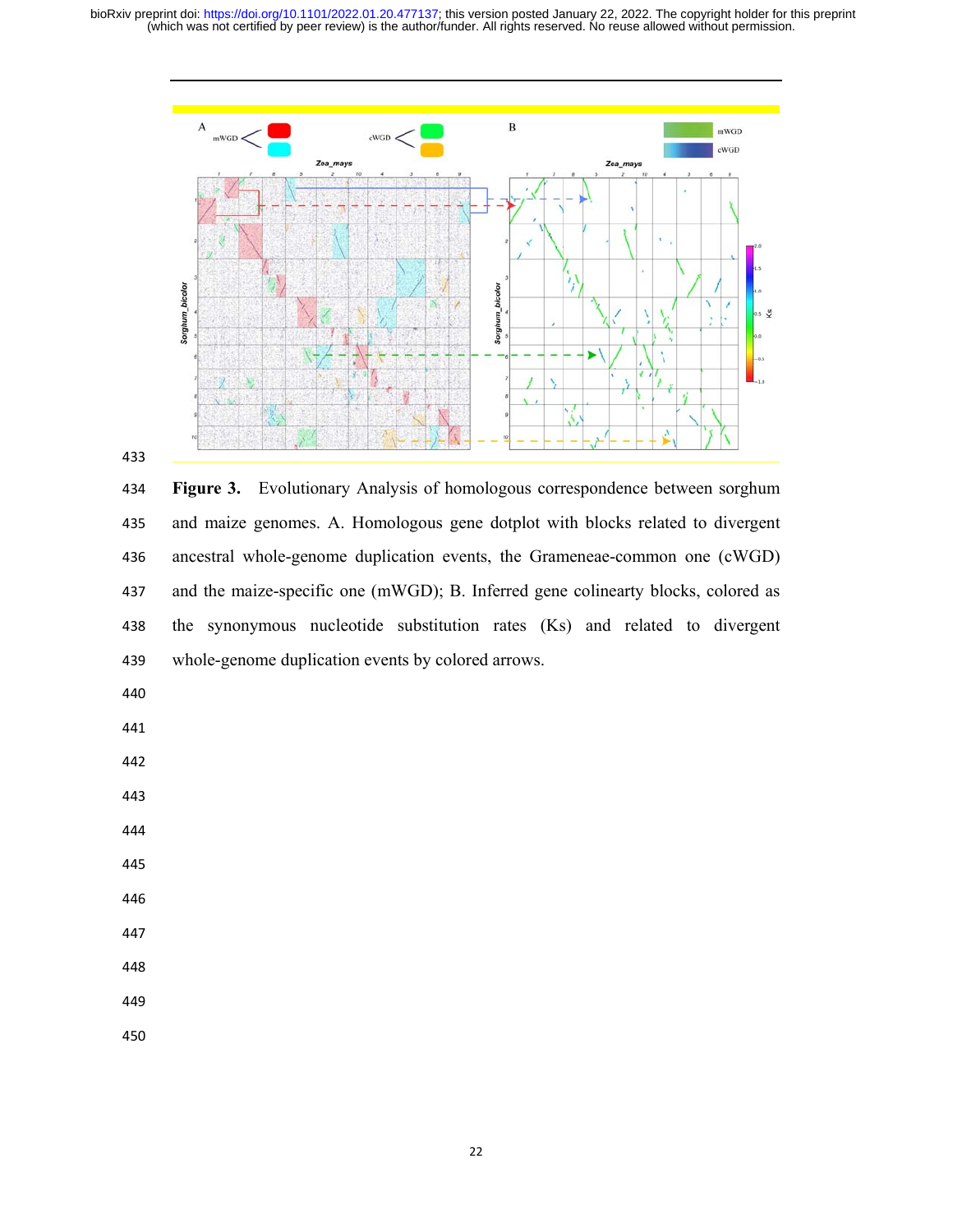

**Figure 4.** Multi-genome colinearity analysis. A. An expected gene tree of colinear homologs from selected species. Besides a common whole-genome duplication (cWGD), some species have been further affected by extra whole-genome duplications (eWGDs); *Sateria italica* (Sit), *Panicum hallii* (Pha), *Zea mays* (Zma), *Sorghum bicolor* (Sbi), *Miscanthus sinensis* (Msi), and *Coix lachryma* (Cla) are involved; B. Multi-genome alignment at a genome level; C. Multi-genome alignment in local homolgous regions with millet as the reference; D. A tree based on pure sequence alignment; E. A corrected tree based on by gene colinearity information.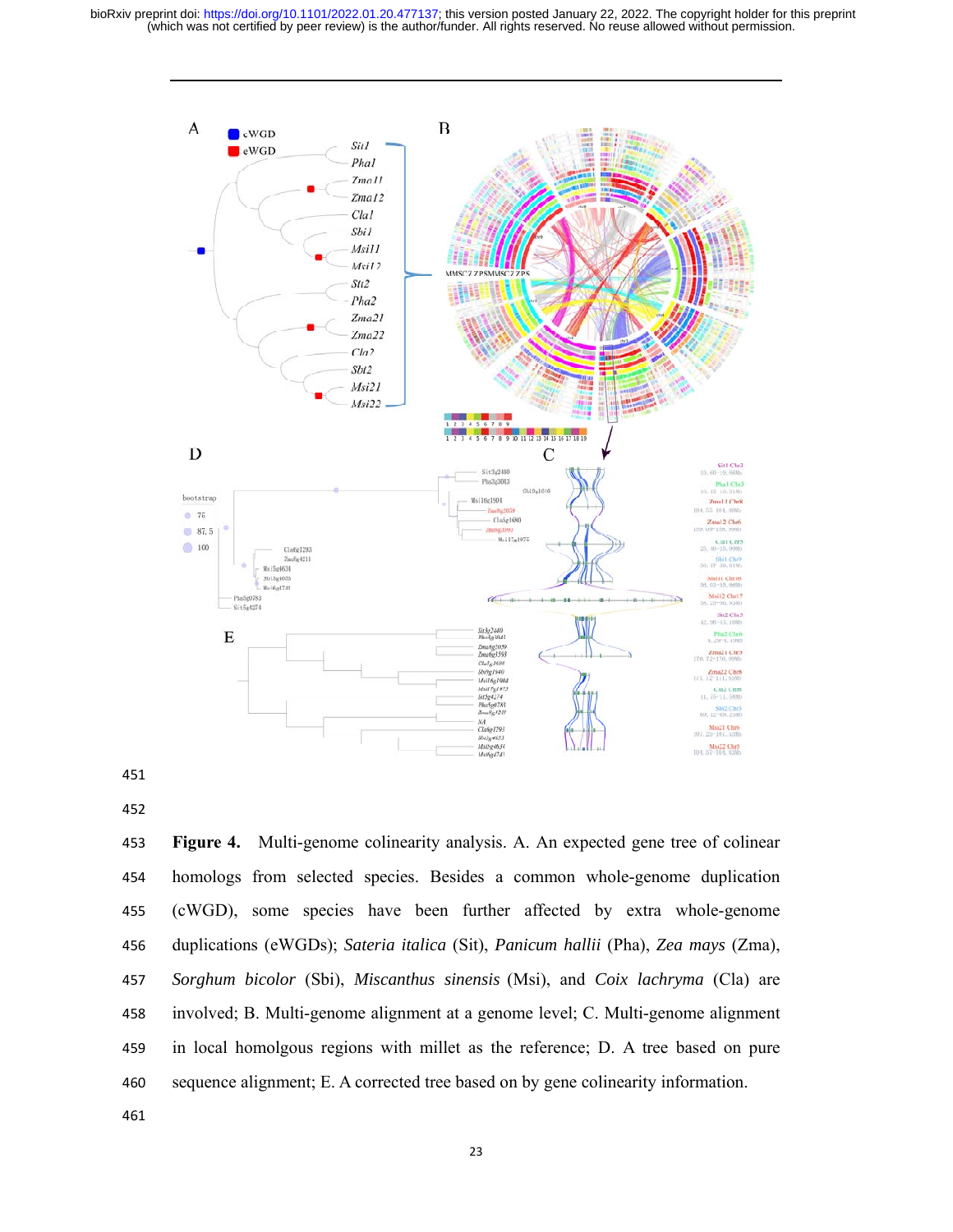# 462 **TABLES**

#### 463

#### 464

| Species name            | Common name           | <b>Release version</b> | Gene number |  |  |  |  |  |  |
|-------------------------|-----------------------|------------------------|-------------|--|--|--|--|--|--|
| Avena atlantica         | Avena atlantica       | Version 1.0 (Nov 2019) | 45724       |  |  |  |  |  |  |
| Avena eriantha          | Avena eriantha        | Version 1.0 (Nov 2019) | 46234       |  |  |  |  |  |  |
| Avena strigosa          | Oats                  | Version 1.0 (May 2021) | 39812       |  |  |  |  |  |  |
| Aegilops tauschii       | Secundum              | Version 1.0 (May 2021) | 59569       |  |  |  |  |  |  |
| Brachypodium distachyon | Purple falsebrome     | Version 3.0 (Feb 2010) | 37797       |  |  |  |  |  |  |
| Brachypodium hybridum   | Brachypodium hybridum | Version 1.1 (Jul 2020) | 80980       |  |  |  |  |  |  |
| Brachypodium stace      | Brachypodium stace    | Version 1.1 (Jul 2020) | 36332       |  |  |  |  |  |  |
| Cenchrus purpureus      | Elephant grass        | Version 1.0 (Oct 2020) | 63758       |  |  |  |  |  |  |
| Cleistogenes songorica  | Awnless cleistogenes  | Version 1.0 (Sep 2020) | 55318       |  |  |  |  |  |  |
| Coix lachryma-jobi      | Coix seed             | Version 1.0 (May 2020) | 64296       |  |  |  |  |  |  |
| Eragrostis curvula      | Weeping lovegrass     | Version 1.0 (Jul 2019) | 32741       |  |  |  |  |  |  |
| Miscanthus sinensis     | <b>Miscanthus</b>     | Version 1.0 (Oct 2020) | 82046       |  |  |  |  |  |  |
| Oryza rufipogon         | Oryza rufipogon       | Version 1.0 (Jul 2019) | 44059       |  |  |  |  |  |  |
| Oryza sativa            | Rice                  | Version 7.0 (Jan 2007) | 48876       |  |  |  |  |  |  |
| Oryza sativa-indica     | Rice                  | Version 1.0 (Jan 2015) | 37358       |  |  |  |  |  |  |
| Panicum hallii          | Panicum               | Version 3.1 (Dec 2018) | 37542       |  |  |  |  |  |  |
| Panicum miliaceum       | Millet                | Version 1.0 (Jan 2019) | 85636       |  |  |  |  |  |  |
| Phyllostachys edulis    | Moso bamboo           | Version 1.0 (Oct 2018) | 49085       |  |  |  |  |  |  |
| Panicum virgatum        | Switchgrass           | Version 1.0 (Jan 2021) | 129186      |  |  |  |  |  |  |
| Saccharum spontaneum    | Modern sugarcanes     | Version 1.0 (Oct 2018) | 67456       |  |  |  |  |  |  |
| Saccharum spp-R570      | Sugarcane             | Version 1.0 (Jul 2018) | 24341       |  |  |  |  |  |  |
| Secale cereale          | Rye                   | Version 1.0 (Mar 2021) | 43928       |  |  |  |  |  |  |
| Setaria italica         | Foxtail millet        | Version 1.0 (Jun 2021) | 35591       |  |  |  |  |  |  |

# **Table 1. 29 plants currently involved in the GGDB**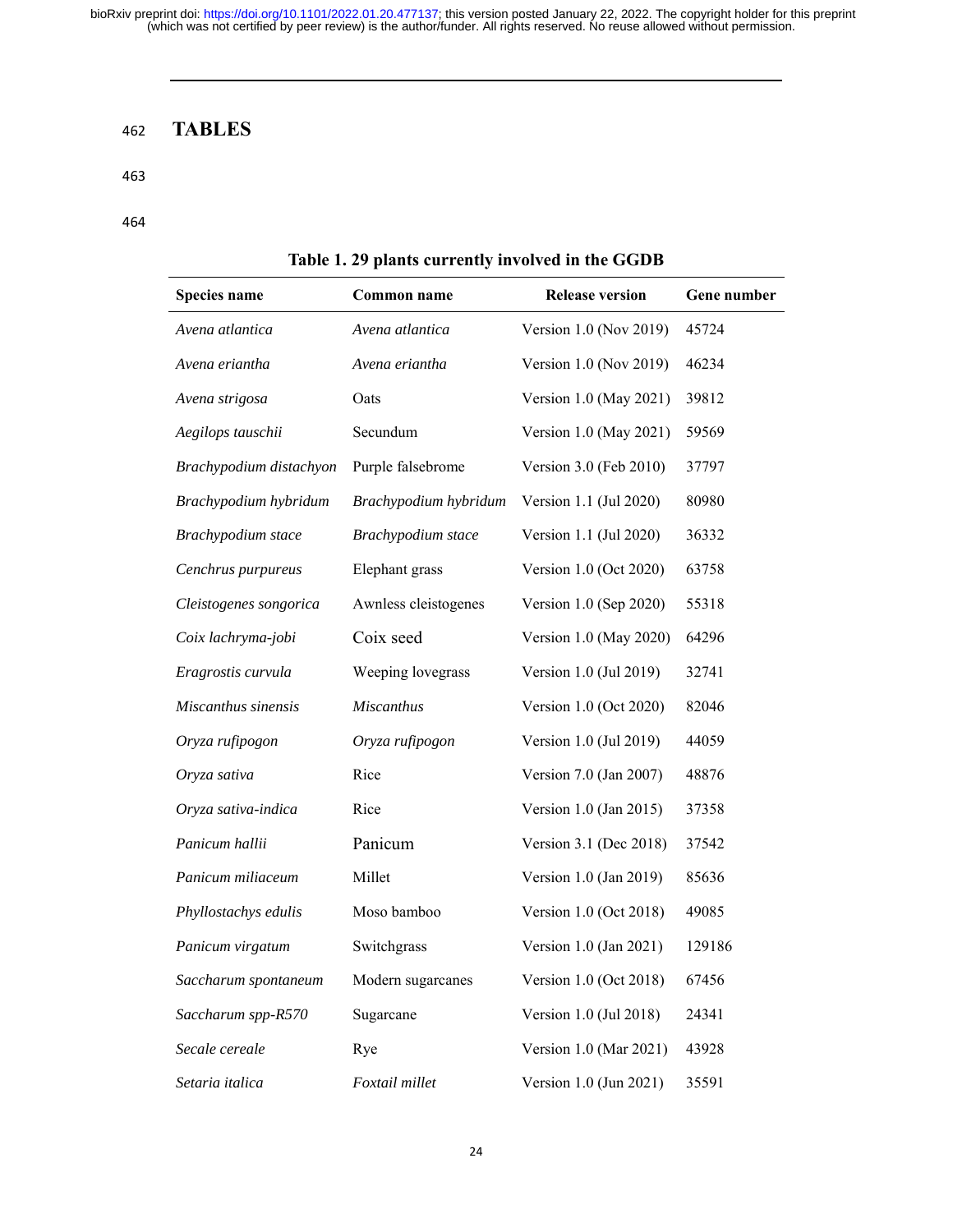|            | Setaria viridis   | Setaria viridis | Version 1.0 (Oct 2020)      | 39114  |
|------------|-------------------|-----------------|-----------------------------|--------|
|            | Sorghum bicolor   | Sorghum         | Version $1.0$ (Nov $2018$ ) | 39016  |
|            | Triticum aestivum | Wheat           | Version 1.0 (Jun 2021)      | 130379 |
|            | Triticum urartu   | Durum wheat     | Version 1.0 (Apr 2019)      | 56809  |
|            | Zea mays          | Corn            | Version 1.2 (Feb 2009)      | 56906  |
|            | Zea mays-MO17     | Corn            | Version 1.0 (Apr 2018)      | 46530  |
| 465        |                   |                 |                             |        |
| 466        |                   |                 |                             |        |
| 467        |                   |                 |                             |        |
| 468        |                   |                 |                             |        |
| 469        |                   |                 |                             |        |
| 470        |                   |                 |                             |        |
| 471        |                   |                 |                             |        |
| 472        |                   |                 |                             |        |
| 473        |                   |                 |                             |        |
| 474        |                   |                 |                             |        |
| 475        |                   |                 |                             |        |
| 476        |                   |                 |                             |        |
| 477        |                   |                 |                             |        |
| 478        |                   |                 |                             |        |
| 479        |                   |                 |                             |        |
| 480<br>481 |                   |                 |                             |        |
| 482        |                   |                 |                             |        |
| 483        |                   |                 |                             |        |
| 484        |                   |                 |                             |        |
| 485        |                   |                 |                             |        |
| 486        |                   |                 |                             |        |
| 487        |                   |                 |                             |        |
| 488        |                   |                 |                             |        |
| 489        |                   |                 |                             |        |
| 490        |                   |                 |                             |        |
| 491        |                   |                 |                             |        |
| 492        |                   |                 |                             |        |
| 493        |                   |                 |                             |        |
| 494        |                   |                 |                             |        |
| 495        |                   |                 |                             |        |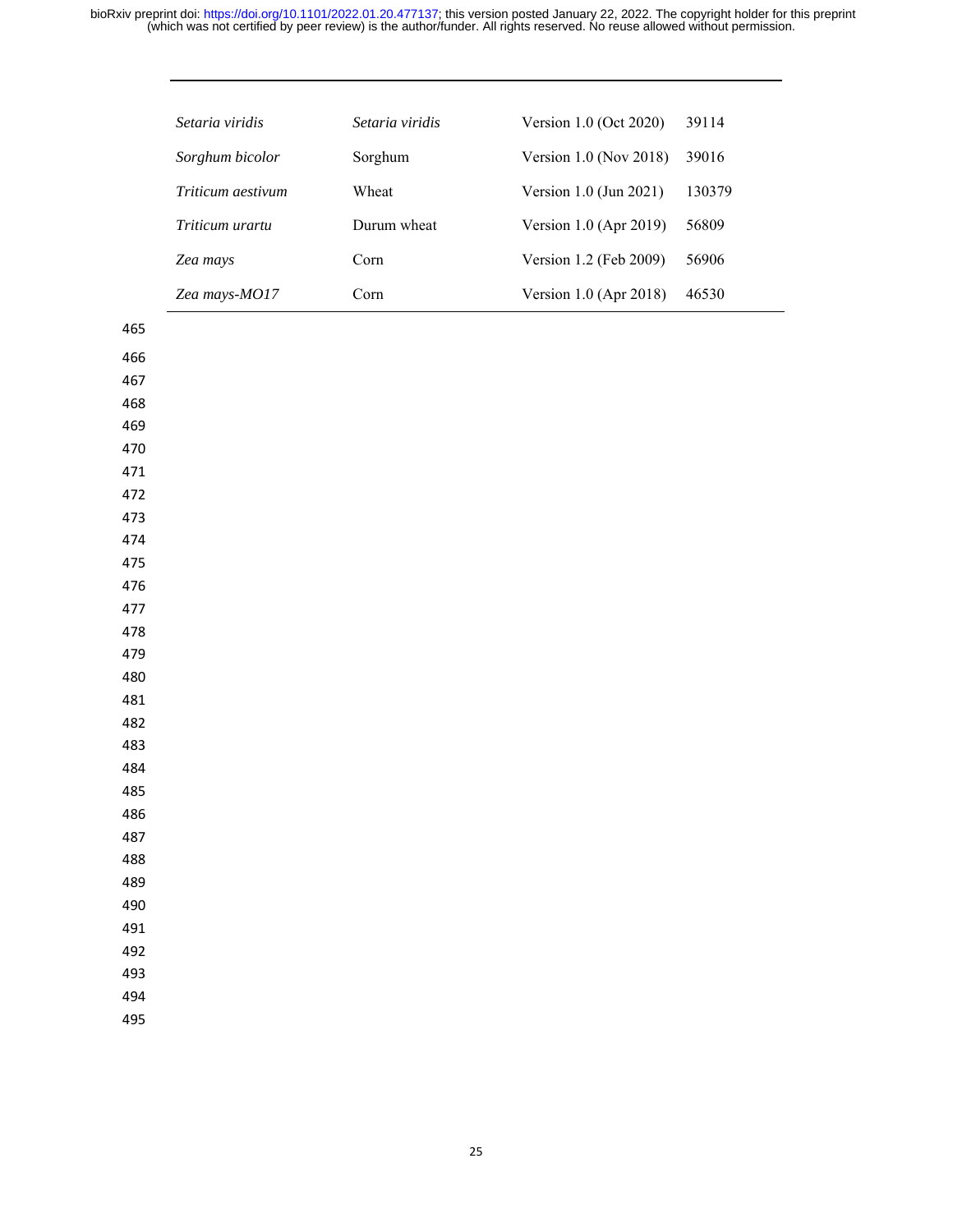| Table 2. List of orthologous information of some species of Gramineae |      |       |       |       |       |       |       |       |       |       |       |
|-----------------------------------------------------------------------|------|-------|-------|-------|-------|-------|-------|-------|-------|-------|-------|
|                                                                       | Bdi  | Msi   | Osa   | Pmi   | Pvi   | Sbi   | Sit   | Svi   | Tae   | Tur   | Zma   |
| Bdi                                                                   |      | 30499 | 21053 | 30007 | 37465 | 19857 | 20782 | 21514 | 52530 | 13137 | 25708 |
| Msi                                                                   | 2249 |       | 27451 | 47405 | 60769 | 34149 | 29315 | 32667 | 72889 | 17040 | 41732 |
| Osa                                                                   | 1144 | 2133  |       | 32177 | 38906 | 21147 | 21397 | 22103 | 49571 | 12159 | 26025 |
| Pmi                                                                   | 1397 | 3279  | 1236  |       | 56986 | 31625 | 31097 | 29265 | 63541 | 16961 | 36356 |
| Pvi                                                                   | 2654 | 5401  | 2547  | 3910  |       | 42055 | 43185 | 45356 | 92787 | 23668 | 54055 |
| Sbi                                                                   | 1327 | 2132  | 1068  | 1238  | 2456  |       | 17520 | 21621 | 47707 | 11872 | 29369 |
| Sit                                                                   | 1434 | 2269  | 1184  | 1345  | 2516  | 1353  |       | 8954  | 47686 | 11494 | 27314 |
| Svi                                                                   | 1481 | 2358  | 1227  | 1425  | 2764  | 1440  | 1398  |       | 48844 | 12102 | 28198 |
| Tae                                                                   | 2548 | 5482  | 2470  | 3560  | 6457  | 2311  | 2515  | 2630  |       | 54123 | 40335 |
| Tur                                                                   | 1406 | 2248  | 1345  | 1810  | 2991  | 1380  | 1342  | 1432  | 2979  |       | 17563 |
| Zma                                                                   | 1662 | 3265  | 1465  | 1960  | 3931  | 1590  | 1574  | 1762  | 3591  | 1822  |       |

Note:Above the diagonal is the number of orthologs genes, and below the diagonal is the number of orthologs blocks.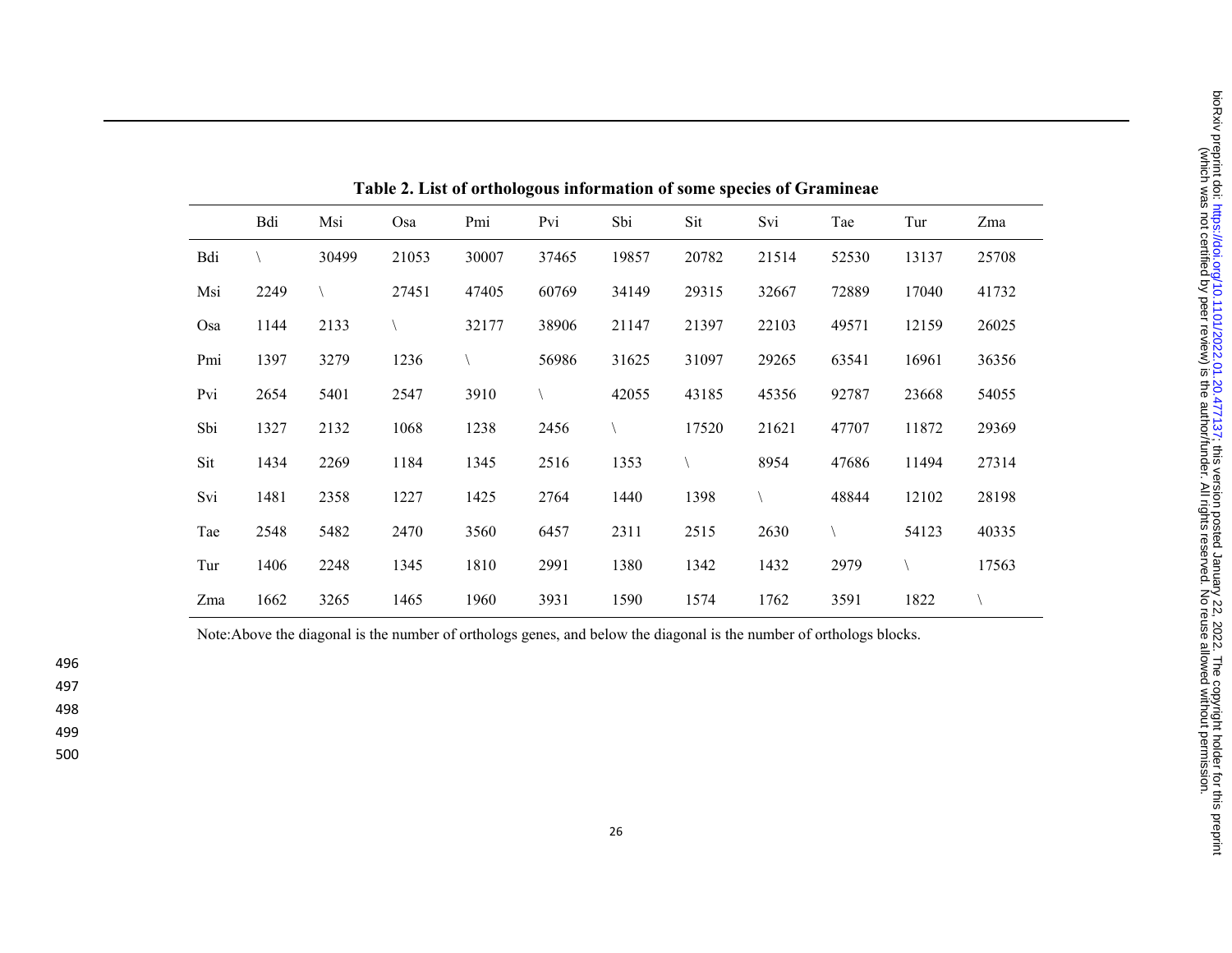501

# **Table 3 Homologous blocks produced by different whole-genomc duplication**

| events     |                       |                                 |            |                |                                |        |        |     |                |       |
|------------|-----------------------|---------------------------------|------------|----------------|--------------------------------|--------|--------|-----|----------------|-------|
|            |                       | Common whole-genome duplication |            |                | Extra whole-genome duplication |        |        |     |                |       |
|            | 5<br>$10\,$<br>$20\,$ |                                 | 50         | Gene<br>Number | 5                              | $10\,$ | $20\,$ | 50  | Gene<br>Number |       |
| Aat        | 471                   | 275                             | 95         | 39             | 5422                           |        |        |     |                |       |
| Aer        | 409                   | 242                             | 101        | 39             | 4900                           |        |        |     |                |       |
| Ast        | 571                   | 282                             | 96         | 46             | 6112                           |        |        |     |                |       |
| Ata        | 488                   | 412                             | 91         | 17             | 5137                           |        |        |     |                |       |
| Bdi        | 547                   | 334                             | 79         | $27\,$         | 6809                           |        |        |     |                |       |
| Bhy        | 563                   | 95                              | $\sqrt{2}$ | $\sqrt{2}$     | 2935                           | 1086   | 602    | 273 | 153            | 50953 |
| <b>Bst</b> | 511                   | 284                             | 71         | 28             | 6088                           |        |        |     |                |       |
| Cla        | 780                   | 473                             | 126        | 32             | 8016                           |        |        |     |                |       |
| Cpu        | 648                   | 409                             | 241        | 108            | 12692                          | 1375   | 495    | 149 | 75             | 39248 |
| Cso        | 1539                  | 611                             | 229        | 104            | 12363                          | 325    | 213    | 165 | 124            | 36212 |
| Ecu        | 349                   | 308                             | 120        | 26             | 3800                           |        |        |     |                |       |
| Msi        | 1149                  | 472                             | 136        | 12             | 9207                           | 1159   | 866    | 455 | 164            | 31517 |
| Oru        | 196                   | 114                             | 28         | $\tau$         | 2381                           |        |        |     |                |       |
| Osa        | 473                   | 291                             | 85         | 34             | 7891                           |        |        |     |                |       |
| Ped        | 1132                  | 236                             | 22         | $\sqrt{2}$     | 7099                           | 1393   | 752    | 211 | $\mathfrak{Z}$ | 16349 |
| Pha        | 599                   | 361                             | 92         | 35             | 8090                           |        |        |     |                |       |
| Pmi        | 883                   | 403                             | 159        | 56             | 9983                           | 364    | 205    | 132 | 92             | 40148 |
| Pvi        | 1399                  | 526                             | 156        | 14             | 11307                          | 2214   | 1313   | 646 | 259            | 50424 |
| Sbi        | 601                   | 334                             | 98         | 43             | 7928                           |        |        |     |                |       |
| Sce        | 527                   | 331                             | 62         | 19             | 4215                           |        |        |     |                |       |
| Sit        | 677                   | 340                             | 86         | 33             | 8239                           |        |        |     |                |       |
| Ssp        | 693                   | 1392                            | 738        | 355            | 9403                           |        |        |     |                |       |
| $Ssp_R$    | 175                   | 113                             | 63         | 32             | 2471                           |        |        |     |                |       |
| Svi        | 700                   | 398                             | 104        | 33             | 8444                           |        |        |     |                |       |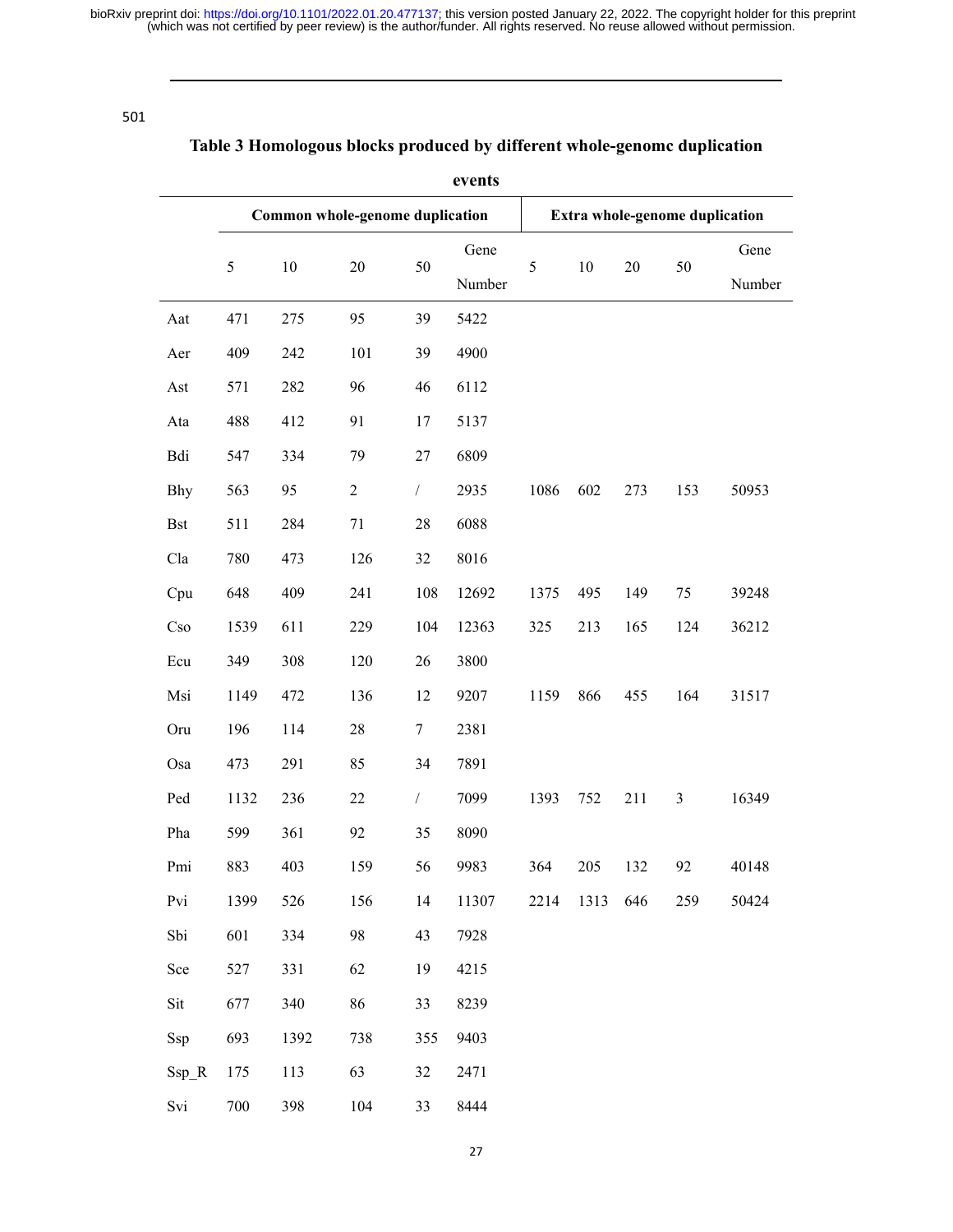| Tae |  |                       | 3043 957 382 73 16125 3402 1422 691 319 108771 |  |  |  |
|-----|--|-----------------------|------------------------------------------------|--|--|--|
|     |  | Tur 345 153 13 2 2571 |                                                |  |  |  |
|     |  |                       | Zma 760 285 108 26 7629 392 224 131 58 13134   |  |  |  |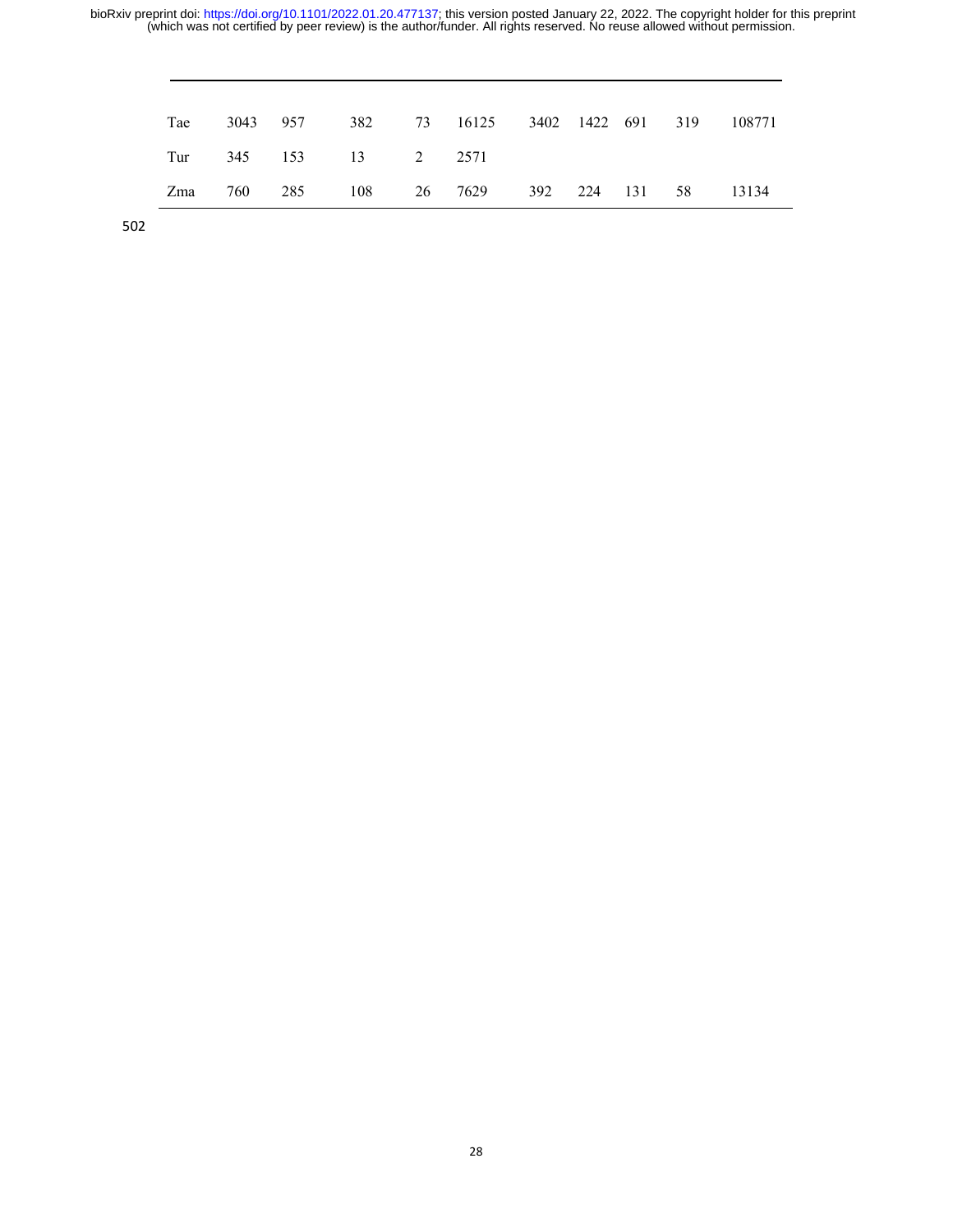# **Parsed Citations**

**1. Watson L, Dallwitz M J, Weiller C, et al. The grass genera of the world[J], 1992, 16(2): 151-152.** Google Scholar: [Author Only](https://scholar.google.com/scholar?as_q=&num=10&as_occt=any&as_sauthors=1&hl=en&c2coff=1) [Title Only](https://scholar.google.com/scholar?as_q=Watson%20L,%20Dallwitz%20M%20J,%20Weiller%20C,%20et%20al&num=10&btnG=Search+Scholar&as_epq=&as_oq=&as_eq=&as_occt=any&as_publication=&as_yhi=&as_allsubj=all&hl=en&lr=&c2coff=1) [Author and Title](https://scholar.google.com/scholar?as_q=Watson%20L,%20Dallwitz%20M%20J,%20Weiller%20C,%20et%20al&num=10&btnG=Search+Scholar&as_occt=any&as_sauthors=1&as_ylo=1992&as_allsubj=all&hl=en&c2coff=1)

**[2] Sato K, Abe F, Mascher M, et al. Chromosome-scale genome assembly of the transformation-amenable common wheat cultivar 'Fielder'[J]. DNA Res, 2021, 28(3).**

**3. Ouyang S, Zhu W, Hamilton J, et al. The TIGR Rice Genome Annotation Resource: improvements and new features[J]. Nucleic Acids Res, 2007, 35(Database issue): D883-7.**

Google Scholar: [Author Only](https://scholar.google.com/scholar?as_q=&num=10&as_occt=any&as_sauthors=3&hl=en&c2coff=1) [Title Only](https://scholar.google.com/scholar?as_q=Ouyang%20S,%20Zhu%20W,%20Hamilton%20J,%20et%20al&num=10&btnG=Search+Scholar&as_epq=&as_oq=&as_eq=&as_occt=any&as_publication=&as_yhi=&as_allsubj=all&hl=en&lr=&c2coff=1) [Author and Title](https://scholar.google.com/scholar?as_q=Ouyang%20S,%20Zhu%20W,%20Hamilton%20J,%20et%20al&num=10&btnG=Search+Scholar&as_occt=any&as_sauthors=3&as_ylo=2007&as_allsubj=all&hl=en&c2coff=1)

**4. Hu Y, Colantonio V, Müller B S F, et al. Genome assembly and population genomic analysis provide insights into the evolution of modern sweet corn[J]. Nat Commun, 2021, 12(1): 1227.**

Google Scholar: [Author Only](https://scholar.google.com/scholar?as_q=&num=10&as_occt=any&as_sauthors=4&hl=en&c2coff=1) [Title Only](https://scholar.google.com/scholar?as_q=Hu%20Y,%20Colantonio%20V,%20M%C3%83%C2%BCller%20B%20S%20F,%20et%20al&num=10&btnG=Search+Scholar&as_epq=&as_oq=&as_eq=&as_occt=any&as_publication=&as_yhi=&as_allsubj=all&hl=en&lr=&c2coff=1) [Author and Title](https://scholar.google.com/scholar?as_q=Hu%20Y,%20Colantonio%20V,%20M%C3%83%C2%BCller%20B%20S%20F,%20et%20al&num=10&btnG=Search+Scholar&as_occt=any&as_sauthors=4&as_ylo=2021&as_allsubj=all&hl=en&c2coff=1)

**5. Deschamps S, Zhang Y, Llaca V, et al. A chromosome-scale assembly of the sorghum genome using nanopore sequencing and optical mapping[J]. Nat Commun, 2018, 9(1): 4844.**

Google Scholar: [Author Only](https://scholar.google.com/scholar?as_q=&num=10&as_occt=any&as_sauthors=5&hl=en&c2coff=1) [Title Only](https://scholar.google.com/scholar?as_q=Deschamps%20S,%20Zhang%20Y,%20Llaca%20V,%20et%20al&num=10&btnG=Search+Scholar&as_epq=&as_oq=&as_eq=&as_occt=any&as_publication=&as_yhi=&as_allsubj=all&hl=en&lr=&c2coff=1) [Author and Title](https://scholar.google.com/scholar?as_q=Deschamps%20S,%20Zhang%20Y,%20Llaca%20V,%20et%20al&num=10&btnG=Search+Scholar&as_occt=any&as_sauthors=5&as_ylo=2018&as_allsubj=all&hl=en&c2coff=1)

**6. Guo L, Qiu J, Han Z, et al. A host plant genome (Zizania latifolia) after a century-long endophyte infection[J]. Plant J, 2015, 83(4): 600-9.**

Google Scholar: [Author Only](https://scholar.google.com/scholar?as_q=&num=10&as_occt=any&as_sauthors=6&hl=en&c2coff=1) [Title Only](https://scholar.google.com/scholar?as_q=Guo%20L,%20Qiu%20J,%20Han%20Z,%20et%20al&num=10&btnG=Search+Scholar&as_epq=&as_oq=&as_eq=&as_occt=any&as_publication=&as_yhi=&as_allsubj=all&hl=en&lr=&c2coff=1) [Author and Title](https://scholar.google.com/scholar?as_q=Guo%20L,%20Qiu%20J,%20Han%20Z,%20et%20al&num=10&btnG=Search+Scholar&as_occt=any&as_sauthors=6&as_ylo=2015&as_allsubj=all&hl=en&c2coff=1)

**7. Tanaka H, Hirakawa H, Kosugi S, et al. Sequencing and comparative analyses of the genomes of zoysiagrasses[J]. DNA Res, 2016, 23(2): 171-80.**

Google Scholar: **[Author Only](https://scholar.google.com/scholar?as_q=&num=10&as_occt=any&as_sauthors=7&hl=en&c2coff=1) [Title Only](https://scholar.google.com/scholar?as_q=Tanaka%20H,%20Hirakawa%20H,%20Kosugi%20S,%20et%20al&num=10&btnG=Search+Scholar&as_epq=&as_oq=&as_eq=&as_occt=any&as_publication=&as_yhi=&as_allsubj=all&hl=en&lr=&c2coff=1) [Author and Title](https://scholar.google.com/scholar?as_q=Tanaka%20H,%20Hirakawa%20H,%20Kosugi%20S,%20et%20al&num=10&btnG=Search+Scholar&as_occt=any&as_sauthors=7&as_ylo=2016&as_allsubj=all&hl=en&c2coff=1)** 

**8. Schnable J C, Springer N M, Freeling M. Differentiation of the maize subgenomes by genome dominance and both ancient and ongoing gene loss[J]. Proc Natl Acad Sci U S A, 2011, 108(10): 4069-74.**

Google Scholar: [Author Only](https://scholar.google.com/scholar?as_q=&num=10&as_occt=any&as_sauthors=8&hl=en&c2coff=1) [Title Only](https://scholar.google.com/scholar?as_q=Schnable%20J%20C,%20Springer%20N%20M,%20Freeling%20M&num=10&btnG=Search+Scholar&as_epq=&as_oq=&as_eq=&as_occt=any&as_publication=&as_yhi=&as_allsubj=all&hl=en&lr=&c2coff=1) [Author and Title](https://scholar.google.com/scholar?as_q=Schnable%20J%20C,%20Springer%20N%20M,%20Freeling%20M&num=10&btnG=Search+Scholar&as_occt=any&as_sauthors=8&as_ylo=2011&as_allsubj=all&hl=en&c2coff=1)

**9. Jiao Y, Li J, Tang H, et al. Integrated syntenic and phylogenomic analyses reveal an ancient genome duplication in monocots[J]. Plant Cell, 2014, 26(7): 2792-802.**

Google Scholar: [Author Only](https://scholar.google.com/scholar?as_q=&num=10&as_occt=any&as_sauthors=9&hl=en&c2coff=1) [Title Only](https://scholar.google.com/scholar?as_q=Jiao%20Y,%20Li%20J,%20Tang%20H,%20et%20al&num=10&btnG=Search+Scholar&as_epq=&as_oq=&as_eq=&as_occt=any&as_publication=&as_yhi=&as_allsubj=all&hl=en&lr=&c2coff=1) [Author and Title](https://scholar.google.com/scholar?as_q=Jiao%20Y,%20Li%20J,%20Tang%20H,%20et%20al&num=10&btnG=Search+Scholar&as_occt=any&as_sauthors=9&as_ylo=2014&as_allsubj=all&hl=en&c2coff=1)

**10. Soltis P S, Soltis D E. Ancient WGD events as drivers of key innovations in angiosperms[J]. Curr Opin Plant Biol, 2016, 30: 159-65.**

Google Scholar: [Author Only](https://scholar.google.com/scholar?as_q=&num=10&as_occt=any&as_sauthors=10&hl=en&c2coff=1) [Title Only](https://scholar.google.com/scholar?as_q=Soltis%20P%20S,%20Soltis%20D%20E&num=10&btnG=Search+Scholar&as_epq=&as_oq=&as_eq=&as_occt=any&as_publication=&as_yhi=&as_allsubj=all&hl=en&lr=&c2coff=1) [Author and Title](https://scholar.google.com/scholar?as_q=Soltis%20P%20S,%20Soltis%20D%20E&num=10&btnG=Search+Scholar&as_occt=any&as_sauthors=10&as_ylo=2016&as_allsubj=all&hl=en&c2coff=1)

**11. Soltis P S, Marchant D B, Van De Peer Y, et al. Polyploidy and genome evolution in plants[J]. Curr Opin Genet Dev, 2015, 35: 119-25.**

Google Scholar: [Author Only](https://scholar.google.com/scholar?as_q=&num=10&as_occt=any&as_sauthors=11&hl=en&c2coff=1) [Title Only](https://scholar.google.com/scholar?as_q=Soltis%20P%20S,%20Marchant%20D%20B,%20Van%20De%20Peer%20Y,%20et%20al&num=10&btnG=Search+Scholar&as_epq=&as_oq=&as_eq=&as_occt=any&as_publication=&as_yhi=&as_allsubj=all&hl=en&lr=&c2coff=1) [Author and Title](https://scholar.google.com/scholar?as_q=Soltis%20P%20S,%20Marchant%20D%20B,%20Van%20De%20Peer%20Y,%20et%20al&num=10&btnG=Search+Scholar&as_occt=any&as_sauthors=11&as_ylo=2015&as_allsubj=all&hl=en&c2coff=1)

**12. Zhang Y, Zheng C, Sankoff D. A branching process for homology distribution-based inference of polyploidy, speciation and loss[J]. Algorithms Mol Biol, 2019, 14: 18.**

Google Scholar: [Author Only](https://scholar.google.com/scholar?as_q=&num=10&as_occt=any&as_sauthors=12&hl=en&c2coff=1) [Title Only](https://scholar.google.com/scholar?as_q=Zhang%20Y,%20Zheng%20C,%20Sankoff%20D&num=10&btnG=Search+Scholar&as_epq=&as_oq=&as_eq=&as_occt=any&as_publication=&as_yhi=&as_allsubj=all&hl=en&lr=&c2coff=1) [Author and Title](https://scholar.google.com/scholar?as_q=Zhang%20Y,%20Zheng%20C,%20Sankoff%20D&num=10&btnG=Search+Scholar&as_occt=any&as_sauthors=12&as_ylo=2019&as_allsubj=all&hl=en&c2coff=1)

**13. Zhang Y, Zheng C, Sankoff D. Distinguishing successive ancient polyploidy levels based on genome-internal syntenic alignment[J]. BMC Bioinformatics, 2019, 20(Suppl 20): 635.** Google Scholar: [Author Only](https://scholar.google.com/scholar?as_q=&num=10&as_occt=any&as_sauthors=13&hl=en&c2coff=1) [Title Only](https://scholar.google.com/scholar?as_q=Zhang%20Y,%20Zheng%20C,%20Sankoff%20D&num=10&btnG=Search+Scholar&as_epq=&as_oq=&as_eq=&as_occt=any&as_publication=&as_yhi=&as_allsubj=all&hl=en&lr=&c2coff=1) [Author and Title](https://scholar.google.com/scholar?as_q=Zhang%20Y,%20Zheng%20C,%20Sankoff%20D&num=10&btnG=Search+Scholar&as_occt=any&as_sauthors=13&as_ylo=2019&as_allsubj=all&hl=en&c2coff=1)

**14. Tang H, Bowers J E, Wang X, et al. Angiosperm genome comparisons reveal early polyploidy in the monocot lineage[J]. Proc Natl Acad Sci U S A, 2010, 107(1): 472-7.**

Google Scholar: [Author Only](https://scholar.google.com/scholar?as_q=&num=10&as_occt=any&as_sauthors=14&hl=en&c2coff=1) [Title Only](https://scholar.google.com/scholar?as_q=Tang%20H,%20Bowers%20J%20E,%20Wang%20X,%20et%20al&num=10&btnG=Search+Scholar&as_epq=&as_oq=&as_eq=&as_occt=any&as_publication=&as_yhi=&as_allsubj=all&hl=en&lr=&c2coff=1) [Author and Title](https://scholar.google.com/scholar?as_q=Tang%20H,%20Bowers%20J%20E,%20Wang%20X,%20et%20al&num=10&btnG=Search+Scholar&as_occt=any&as_sauthors=14&as_ylo=2010&as_allsubj=all&hl=en&c2coff=1)

**15. Paterson A H, Bowers J E, Chapman B A. Ancient polyploidization predating divergence of the cereals, and its consequences for comparative genomics[J]. Proc Natl Acad Sci U S A, 2004, 101(26): 9903-8.**

Google Scholar: [Author Only](https://scholar.google.com/scholar?as_q=&num=10&as_occt=any&as_sauthors=15&hl=en&c2coff=1) [Title Only](https://scholar.google.com/scholar?as_q=Paterson%20A%20H,%20Bowers%20J%20E,%20Chapman%20B%20A&num=10&btnG=Search+Scholar&as_epq=&as_oq=&as_eq=&as_occt=any&as_publication=&as_yhi=&as_allsubj=all&hl=en&lr=&c2coff=1) [Author and Title](https://scholar.google.com/scholar?as_q=Paterson%20A%20H,%20Bowers%20J%20E,%20Chapman%20B%20A&num=10&btnG=Search+Scholar&as_occt=any&as_sauthors=15&as_ylo=2004&as_allsubj=all&hl=en&c2coff=1)

**16. Bowers J E, Chapman B A, Rong J, et al. Unravelling angiosperm genome evolution by phylogenetic analysis of chromosomal duplication events[J]. Nature, 2003, 422(6930): 433-8.**

Google Scholar: [Author Only](https://scholar.google.com/scholar?as_q=&num=10&as_occt=any&as_sauthors=16&hl=en&c2coff=1) [Title Only](https://scholar.google.com/scholar?as_q=Bowers%20J%20E,%20Chapman%20B%20A,%20Rong%20J,%20et%20al&num=10&btnG=Search+Scholar&as_epq=&as_oq=&as_eq=&as_occt=any&as_publication=&as_yhi=&as_allsubj=all&hl=en&lr=&c2coff=1) [Author and Title](https://scholar.google.com/scholar?as_q=Bowers%20J%20E,%20Chapman%20B%20A,%20Rong%20J,%20et%20al&num=10&btnG=Search+Scholar&as_occt=any&as_sauthors=16&as_ylo=2003&as_allsubj=all&hl=en&c2coff=1)

**17. Wang X, Shi X, Hao B, et al. Duplication and DNA segmental loss in the rice genome: implications for diploidization[J]. New Phytol, 2005, 165(3): 937-46.**

Google Scholar: [Author Only](https://scholar.google.com/scholar?as_q=&num=10&as_occt=any&as_sauthors=17&hl=en&c2coff=1) [Title Only](https://scholar.google.com/scholar?as_q=Wang%20X,%20Shi%20X,%20Hao%20B,%20et%20al&num=10&btnG=Search+Scholar&as_epq=&as_oq=&as_eq=&as_occt=any&as_publication=&as_yhi=&as_allsubj=all&hl=en&lr=&c2coff=1) [Author and Title](https://scholar.google.com/scholar?as_q=Wang%20X,%20Shi%20X,%20Hao%20B,%20et%20al&num=10&btnG=Search+Scholar&as_occt=any&as_sauthors=17&as_ylo=2005&as_allsubj=all&hl=en&c2coff=1)

**18. Wang X, Tang H, Paterson A H. Seventy million years of concerted evolution of a homoeologous chromosome pair, in parallel, in major Poaceae lineages[J]. Plant Cell, 2011, 23(1): 27-37.**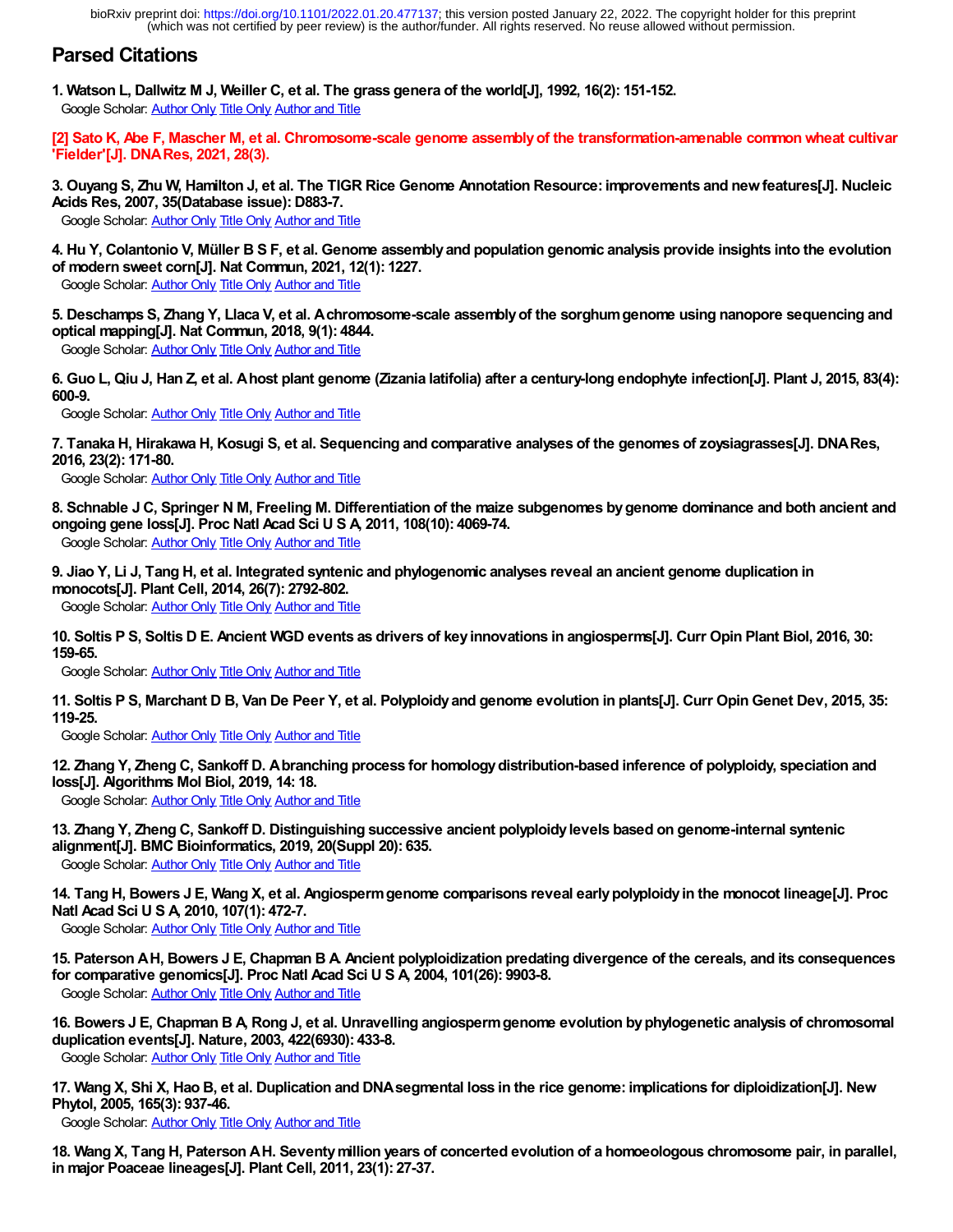Google Scholar: [Author Only](https://scholar.google.com/scholar?as_q=&num=10&as_occt=any&as_sauthors=18&hl=en&c2coff=1) [Title Only](https://scholar.google.com/scholar?as_q=Wang%20X,%20Tang%20H,%20Paterson%20A%20H&num=10&btnG=Search+Scholar&as_epq=&as_oq=&as_eq=&as_occt=any&as_publication=&as_yhi=&as_allsubj=all&hl=en&lr=&c2coff=1) [Author and Title](https://scholar.google.com/scholar?as_q=Wang%20X,%20Tang%20H,%20Paterson%20A%20H&num=10&btnG=Search+Scholar&as_occt=any&as_sauthors=18&as_ylo=2011&as_allsubj=all&hl=en&c2coff=1)

**19. Murat F, Xu J H, Tannier E, et al. Ancestral grass karyotype reconstruction unravels new mechanisms of genome shuffling as a source of plant evolution[J]. Genome Res, 2010, 20(11): 1545-57.**

Google Scholar: [Author Only](https://scholar.google.com/scholar?as_q=&num=10&as_occt=any&as_sauthors=19&hl=en&c2coff=1) [Title Only](https://scholar.google.com/scholar?as_q=Murat%20F,%20Xu%20J%20H,%20Tannier%20E,%20et%20al&num=10&btnG=Search+Scholar&as_epq=&as_oq=&as_eq=&as_occt=any&as_publication=&as_yhi=&as_allsubj=all&hl=en&lr=&c2coff=1) [Author and Title](https://scholar.google.com/scholar?as_q=Murat%20F,%20Xu%20J%20H,%20Tannier%20E,%20et%20al&num=10&btnG=Search+Scholar&as_occt=any&as_sauthors=19&as_ylo=2010&as_allsubj=all&hl=en&c2coff=1)

**20. Yuan J, Wang J, Yu J, et al. Alignment of Rutaceae Genomes Reveals Lower Genome Fractionation Level Than Eudicot Genomes Affected by Extra Polyploidization[J]. Front Plant Sci, 2019, 10: 986.** Google Scholar: [Author Only](https://scholar.google.com/scholar?as_q=&num=10&as_occt=any&as_sauthors=20&hl=en&c2coff=1) [Title Only](https://scholar.google.com/scholar?as_q=Yuan%20J,%20Wang%20J,%20Yu%20J,%20et%20al&num=10&btnG=Search+Scholar&as_epq=&as_oq=&as_eq=&as_occt=any&as_publication=&as_yhi=&as_allsubj=all&hl=en&lr=&c2coff=1) [Author and Title](https://scholar.google.com/scholar?as_q=Yuan%20J,%20Wang%20J,%20Yu%20J,%20et%20al&num=10&btnG=Search+Scholar&as_occt=any&as_sauthors=20&as_ylo=2019&as_allsubj=all&hl=en&c2coff=1)

**21. Lovell J T, Macqueen A H, Mamidi S, et al. Genomic mechanisms of climate adaptation in polyploid bioenergy switchgrass[J]. Nature, 2021, 590(7846): 438-444.**

Google Scholar: [Author Only](https://scholar.google.com/scholar?as_q=&num=10&as_occt=any&as_sauthors=21&hl=en&c2coff=1) [Title Only](https://scholar.google.com/scholar?as_q=Lovell%20J%20T,%20Macqueen%20A%20H,%20Mamidi%20S,%20et%20al&num=10&btnG=Search+Scholar&as_epq=&as_oq=&as_eq=&as_occt=any&as_publication=&as_yhi=&as_allsubj=all&hl=en&lr=&c2coff=1) [Author and Title](https://scholar.google.com/scholar?as_q=Lovell%20J%20T,%20Macqueen%20A%20H,%20Mamidi%20S,%20et%20al&num=10&btnG=Search+Scholar&as_occt=any&as_sauthors=21&as_ylo=2021&as_allsubj=all&hl=en&c2coff=1)

**22. Zhang J, Wu F, Yan Q, et al. The genome of Cleistogenes songorica provides a blueprint for functional dissection of dimorphic flower differentiation and drought adaptability[J]. Plant Biotechnol J, 2021, 19(3): 532-547.** Google Scholar: [Author Only](https://scholar.google.com/scholar?as_q=&num=10&as_occt=any&as_sauthors=22&hl=en&c2coff=1) [Title Only](https://scholar.google.com/scholar?as_q=Zhang%20J,%20Wu%20F,%20Yan%20Q,%20et%20al&num=10&btnG=Search+Scholar&as_epq=&as_oq=&as_eq=&as_occt=any&as_publication=&as_yhi=&as_allsubj=all&hl=en&lr=&c2coff=1) [Author and Title](https://scholar.google.com/scholar?as_q=Zhang%20J,%20Wu%20F,%20Yan%20Q,%20et%20al&num=10&btnG=Search+Scholar&as_occt=any&as_sauthors=22&as_ylo=2021&as_allsubj=all&hl=en&c2coff=1)

**23. Wei C, Wang Z, Wang J, et al. Conversion between 100-million-year-old duplicated genes contributes to rice subspecies divergence[J]. BMC Genomics, 2021, 22(1): 460.**

Google Scholar: [Author Only](https://scholar.google.com/scholar?as_q=&num=10&as_occt=any&as_sauthors=23&hl=en&c2coff=1) [Title Only](https://scholar.google.com/scholar?as_q=Wei%20C,%20Wang%20Z,%20Wang%20J,%20et%20al&num=10&btnG=Search+Scholar&as_epq=&as_oq=&as_eq=&as_occt=any&as_publication=&as_yhi=&as_allsubj=all&hl=en&lr=&c2coff=1) [Author and Title](https://scholar.google.com/scholar?as_q=Wei%20C,%20Wang%20Z,%20Wang%20J,%20et%20al&num=10&btnG=Search+Scholar&as_occt=any&as_sauthors=23&as_ylo=2021&as_allsubj=all&hl=en&c2coff=1)

**24. Liu C, Wang J, Sun P, et al. Illegitimate Recombination Between Homeologous Genes in Wheat Genome[J]. Front Plant Sci, 2020, 11: 1076.**

Google Scholar: [Author Only](https://scholar.google.com/scholar?as_q=&num=10&as_occt=any&as_sauthors=24&hl=en&c2coff=1) [Title Only](https://scholar.google.com/scholar?as_q=Liu%20C,%20Wang%20J,%20Sun%20P,%20et%20al&num=10&btnG=Search+Scholar&as_epq=&as_oq=&as_eq=&as_occt=any&as_publication=&as_yhi=&as_allsubj=all&hl=en&lr=&c2coff=1) [Author and Title](https://scholar.google.com/scholar?as_q=Liu%20C,%20Wang%20J,%20Sun%20P,%20et%20al&num=10&btnG=Search+Scholar&as_occt=any&as_sauthors=24&as_ylo=2020&as_allsubj=all&hl=en&c2coff=1)

**[25] Wang Y P, Tang H B, Debarry J D, et al. MCScanX: a toolkit for detection and evolutionary analysis of gene synteny and collinearity[J]. Nucleic Acids Research, 2012, 40(7).**

**26. Lee T H, Tang H B, Wang X Y, et al. PGDD: a database of gene and genome duplication in plants[J]. Nucleic Acids Research, 2013, 41(D1): D1152-D1158.**

Google Scholar: [Author Only](https://scholar.google.com/scholar?as_q=&num=10&as_occt=any&as_sauthors=26&hl=en&c2coff=1) [Title Only](https://scholar.google.com/scholar?as_q=Lee%20T%20H,%20Tang%20H%20B,%20Wang%20X%20Y,%20et%20al&num=10&btnG=Search+Scholar&as_epq=&as_oq=&as_eq=&as_occt=any&as_publication=&as_yhi=&as_allsubj=all&hl=en&lr=&c2coff=1) [Author and Title](https://scholar.google.com/scholar?as_q=Lee%20T%20H,%20Tang%20H%20B,%20Wang%20X%20Y,%20et%20al&num=10&btnG=Search+Scholar&as_occt=any&as_sauthors=26&as_ylo=2013&as_allsubj=all&hl=en&c2coff=1)

**27. Nelson A D L, Haug-Baltzell A K, Davey S, et al. EPIC-CoGe: managing and analyzing genomic data[J]. Bioinformatics, 2018, 34(15): 2651-2653.**

Google Scholar: [Author Only](https://scholar.google.com/scholar?as_q=&num=10&as_occt=any&as_sauthors=27&hl=en&c2coff=1) [Title Only](https://scholar.google.com/scholar?as_q=Nelson%20A%20D%20L,%20Haug-Baltzell%20A%20K,%20Davey%20S,%20et%20al&num=10&btnG=Search+Scholar&as_epq=&as_oq=&as_eq=&as_occt=any&as_publication=&as_yhi=&as_allsubj=all&hl=en&lr=&c2coff=1) [Author and Title](https://scholar.google.com/scholar?as_q=Nelson%20A%20D%20L,%20Haug-Baltzell%20A%20K,%20Davey%20S,%20et%20al&num=10&btnG=Search+Scholar&as_occt=any&as_sauthors=27&as_ylo=2018&as_allsubj=all&hl=en&c2coff=1)

**28. Zhuang W J, Chen H, Yang M, et al. The genome of cultivated peanut provides insight into legume karyotypes, polyploid evolution and crop domestication[J]. Nature Genetics, 2019, 51(5): 865-+.**

Google Scholar: [Author Only](https://scholar.google.com/scholar?as_q=&num=10&as_occt=any&as_sauthors=28&hl=en&c2coff=1) [Title Only](https://scholar.google.com/scholar?as_q=Zhuang%20W%20J,%20Chen%20H,%20Yang%20M,%20et%20al&num=10&btnG=Search+Scholar&as_epq=&as_oq=&as_eq=&as_occt=any&as_publication=&as_yhi=&as_allsubj=all&hl=en&lr=&c2coff=1) [Author and Title](https://scholar.google.com/scholar?as_q=Zhuang%20W%20J,%20Chen%20H,%20Yang%20M,%20et%20al&num=10&btnG=Search+Scholar&as_occt=any&as_sauthors=28&as_ylo=2019&as_allsubj=all&hl=en&c2coff=1)

**29. Wang J P, Sun P C, Li Y X, et al. An Overlooked Paleotetraploidization in Cucurbitaceae[J]. Molecular Biology and Evolution, 2018, 35(1): 16-26.**

Google Scholar: [Author Only](https://scholar.google.com/scholar?as_q=&num=10&as_occt=any&as_sauthors=29&hl=en&c2coff=1) [Title Only](https://scholar.google.com/scholar?as_q=Wang%20J%20P,%20Sun%20P%20C,%20Li%20Y%20X,%20et%20al&num=10&btnG=Search+Scholar&as_epq=&as_oq=&as_eq=&as_occt=any&as_publication=&as_yhi=&as_allsubj=all&hl=en&lr=&c2coff=1) [Author and Title](https://scholar.google.com/scholar?as_q=Wang%20J%20P,%20Sun%20P%20C,%20Li%20Y%20X,%20et%20al&num=10&btnG=Search+Scholar&as_occt=any&as_sauthors=29&as_ylo=2018&as_allsubj=all&hl=en&c2coff=1)

**30. Song X M, Sun P C, Yuan J Q, et al. The celery genome sequence reveals sequential paleo-polyploidizations, karyotype evolution and resistance gene reduction in apiales[J]. Plant Biotechnology Journal, 2021, 19(4): 731-744.** Google Scholar: [Author Only](https://scholar.google.com/scholar?as_q=&num=10&as_occt=any&as_sauthors=30&hl=en&c2coff=1) [Title Only](https://scholar.google.com/scholar?as_q=Song%20X%20M,%20Sun%20P%20C,%20Yuan%20J%20Q,%20et%20al&num=10&btnG=Search+Scholar&as_epq=&as_oq=&as_eq=&as_occt=any&as_publication=&as_yhi=&as_allsubj=all&hl=en&lr=&c2coff=1) [Author and Title](https://scholar.google.com/scholar?as_q=Song%20X%20M,%20Sun%20P%20C,%20Yuan%20J%20Q,%20et%20al&num=10&btnG=Search+Scholar&as_occt=any&as_sauthors=30&as_ylo=2021&as_allsubj=all&hl=en&c2coff=1)

**31. Song X M, Wang J P, Li N, et al. Deciphering the high-quality genome sequence of coriander that causes controversial feelings[J]. Plant Biotechnology Journal, 2020, 18(6): 1444-1456.** Google Scholar: [Author Only](https://scholar.google.com/scholar?as_q=&num=10&as_occt=any&as_sauthors=31&hl=en&c2coff=1) [Title Only](https://scholar.google.com/scholar?as_q=Song%20X%20M,%20Wang%20J%20P,%20Li%20N,%20et%20al&num=10&btnG=Search+Scholar&as_epq=&as_oq=&as_eq=&as_occt=any&as_publication=&as_yhi=&as_allsubj=all&hl=en&lr=&c2coff=1) [Author and Title](https://scholar.google.com/scholar?as_q=Song%20X%20M,%20Wang%20J%20P,%20Li%20N,%20et%20al&num=10&btnG=Search+Scholar&as_occt=any&as_sauthors=31&as_ylo=2020&as_allsubj=all&hl=en&c2coff=1)

**32. Zhu Y, Davis S, Stephens R, et al. GEOmetadb: powerful alternative search engine for the Gene Expression Omnibus[J]. Bioinformatics, 2008, 24(23): 2798-800.**

Google Scholar: [Author Only](https://scholar.google.com/scholar?as_q=&num=10&as_occt=any&as_sauthors=32&hl=en&c2coff=1) [Title Only](https://scholar.google.com/scholar?as_q=Zhu%20Y,%20Davis%20S,%20Stephens%20R,%20et%20al&num=10&btnG=Search+Scholar&as_epq=&as_oq=&as_eq=&as_occt=any&as_publication=&as_yhi=&as_allsubj=all&hl=en&lr=&c2coff=1) [Author and Title](https://scholar.google.com/scholar?as_q=Zhu%20Y,%20Davis%20S,%20Stephens%20R,%20et%20al&num=10&btnG=Search+Scholar&as_occt=any&as_sauthors=32&as_ylo=2008&as_allsubj=all&hl=en&c2coff=1)

**33. Zhou H, Jin J, Zhang H, et al. IntPath--an integrated pathway gene relationship database for model organisms and important pathogens[J]. BMC Syst Biol, 2012, 6 Suppl 2(Suppl 2): S2.** Google Scholar: [Author Only](https://scholar.google.com/scholar?as_q=&num=10&as_occt=any&as_sauthors=33&hl=en&c2coff=1) [Title Only](https://scholar.google.com/scholar?as_q=Zhou%20H,%20Jin%20J,%20Zhang%20H,%20et%20al&num=10&btnG=Search+Scholar&as_epq=&as_oq=&as_eq=&as_occt=any&as_publication=&as_yhi=&as_allsubj=all&hl=en&lr=&c2coff=1) [Author and Title](https://scholar.google.com/scholar?as_q=Zhou%20H,%20Jin%20J,%20Zhang%20H,%20et%20al&num=10&btnG=Search+Scholar&as_occt=any&as_sauthors=33&as_ylo=2012&as_allsubj=all&hl=en&c2coff=1)

**34. Zheng W, Mutha N V, Heydari H, et al. NeisseriaBase: a specialised Neisseria genomic resource and analysis platform[J]. PeerJ, 2016, 4: e1698.**

Google Scholar: [Author Only](https://scholar.google.com/scholar?as_q=&num=10&as_occt=any&as_sauthors=34&hl=en&c2coff=1) [Title Only](https://scholar.google.com/scholar?as_q=Zheng%20W,%20Mutha%20N%20V,%20Heydari%20H,%20et%20al&num=10&btnG=Search+Scholar&as_epq=&as_oq=&as_eq=&as_occt=any&as_publication=&as_yhi=&as_allsubj=all&hl=en&lr=&c2coff=1) [Author and Title](https://scholar.google.com/scholar?as_q=Zheng%20W,%20Mutha%20N%20V,%20Heydari%20H,%20et%20al&num=10&btnG=Search+Scholar&as_occt=any&as_sauthors=34&as_ylo=2016&as_allsubj=all&hl=en&c2coff=1)

**35. Zhang Y, Xu B, Yang Y, et al. CPSS: a computational platform for the analysis of small RNA deep sequencing data[J]. Bioinformatics, 2012, 28(14): 1925-7.**

Google Scholar: [Author Only](https://scholar.google.com/scholar?as_q=&num=10&as_occt=any&as_sauthors=35&hl=en&c2coff=1) [Title Only](https://scholar.google.com/scholar?as_q=Zhang%20Y,%20Xu%20B,%20Yang%20Y,%20et%20al&num=10&btnG=Search+Scholar&as_epq=&as_oq=&as_eq=&as_occt=any&as_publication=&as_yhi=&as_allsubj=all&hl=en&lr=&c2coff=1) [Author and Title](https://scholar.google.com/scholar?as_q=Zhang%20Y,%20Xu%20B,%20Yang%20Y,%20et%20al&num=10&btnG=Search+Scholar&as_occt=any&as_sauthors=35&as_ylo=2012&as_allsubj=all&hl=en&c2coff=1)

**36. Zhang X, Sun X F, Cao Y, et al. CBD: a biomarker database for colorectal cancer[J]. Database (Oxford), 2018, 2018.** Google Scholar: [Author Only](https://scholar.google.com/scholar?as_q=&num=10&as_occt=any&as_sauthors=36&hl=en&c2coff=1) [Title Only](https://scholar.google.com/scholar?as_q=Zhang%20X,%20Sun%20X%20F,%20Cao%20Y,%20et%20al&num=10&btnG=Search+Scholar&as_epq=&as_oq=&as_eq=&as_occt=any&as_publication=&as_yhi=&as_allsubj=all&hl=en&lr=&c2coff=1) [Author and Title](https://scholar.google.com/scholar?as_q=Zhang%20X,%20Sun%20X%20F,%20Cao%20Y,%20et%20al&num=10&btnG=Search+Scholar&as_occt=any&as_sauthors=36&as_ylo=2018&as_allsubj=all&hl=en&c2coff=1)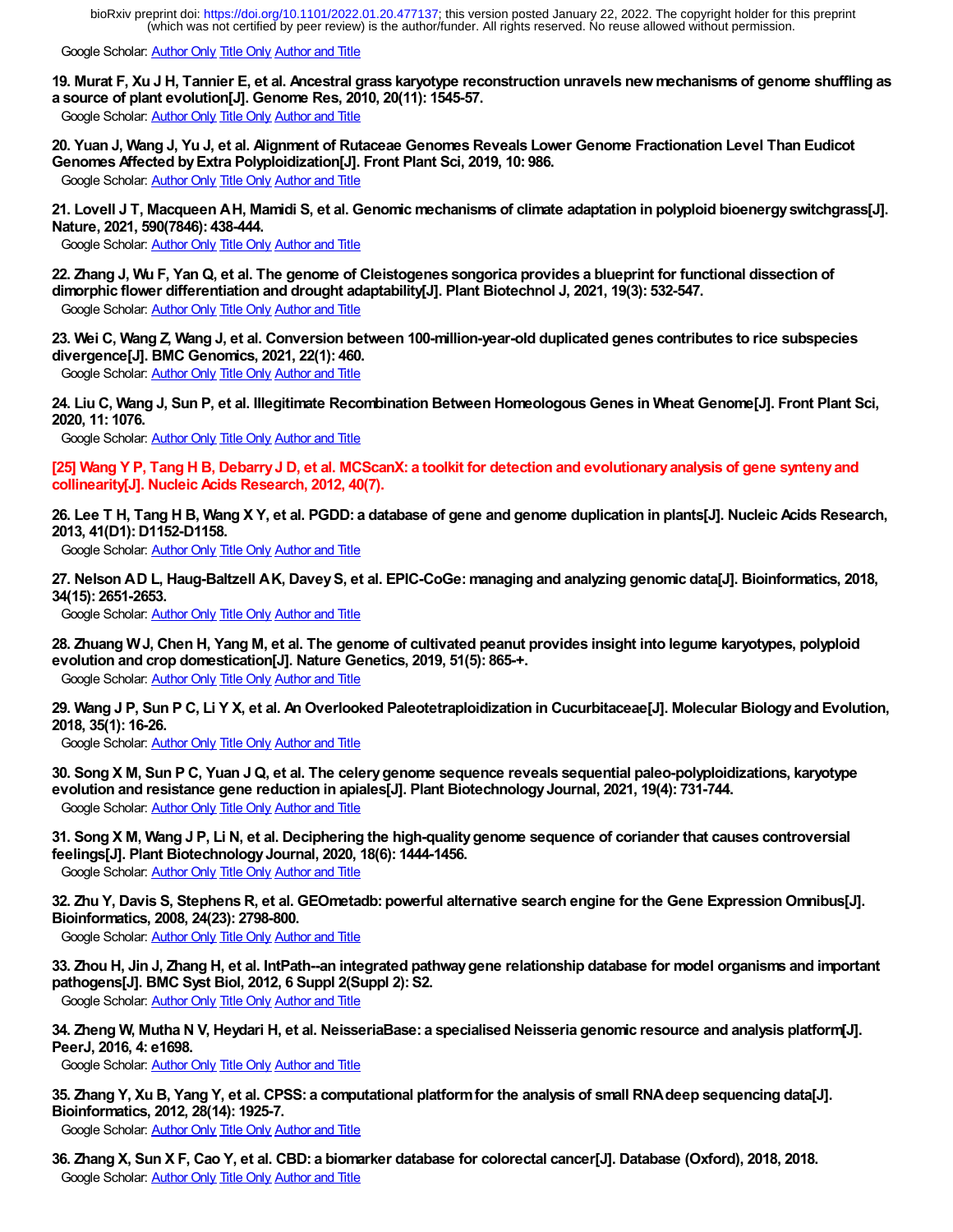**37. Zhang Q, Yang B, Chen X, et al. Renal Gene Expression Database (RGED): a relational database of gene expression profiles in kidney disease[J]. Database (Oxford), 2014, 2014.**

Google Scholar: [Author Only](https://scholar.google.com/scholar?as_q=&num=10&as_occt=any&as_sauthors=37&hl=en&c2coff=1) [Title Only](https://scholar.google.com/scholar?as_q=Zhang%20Q,%20Yang%20B,%20Chen%20X,%20et%20al&num=10&btnG=Search+Scholar&as_epq=&as_oq=&as_eq=&as_occt=any&as_publication=&as_yhi=&as_allsubj=all&hl=en&lr=&c2coff=1) [Author and Title](https://scholar.google.com/scholar?as_q=Zhang%20Q,%20Yang%20B,%20Chen%20X,%20et%20al&num=10&btnG=Search+Scholar&as_occt=any&as_sauthors=37&as_ylo=2014&as_allsubj=all&hl=en&c2coff=1)

**38. Lee T H, Tang H, Wang X, et al. PGDD: a database of gene and genome duplication in plants[J]. Nucleic Acids Res, 2013, 41(Database issue): D1152-8.**

Google Scholar: [Author Only](https://scholar.google.com/scholar?as_q=&num=10&as_occt=any&as_sauthors=38&hl=en&c2coff=1) [Title Only](https://scholar.google.com/scholar?as_q=Lee%20T%20H,%20Tang%20H,%20Wang%20X,%20et%20al&num=10&btnG=Search+Scholar&as_epq=&as_oq=&as_eq=&as_occt=any&as_publication=&as_yhi=&as_allsubj=all&hl=en&lr=&c2coff=1) [Author and Title](https://scholar.google.com/scholar?as_q=Lee%20T%20H,%20Tang%20H,%20Wang%20X,%20et%20al&num=10&btnG=Search+Scholar&as_occt=any&as_sauthors=38&as_ylo=2013&as_allsubj=all&hl=en&c2coff=1)

- **39. Genome sequencing and analysis of the model grass Brachypodium distachyon[J]. Nature, 2010, 463(7282): 763-8.** Google Scholar: [Author Only](https://scholar.google.com/scholar?as_q=&num=10&as_occt=any&as_sauthors=39&hl=en&c2coff=1) [Title Only](https://scholar.google.com/scholar?as_q=Genome%20sequencing%20and%20analysis%20of%20the%20model%20grass%20Brachypodium%20distachyon%5BJ%5D&num=10&btnG=Search+Scholar&as_epq=&as_oq=&as_eq=&as_occt=any&as_publication=&as_yhi=&as_allsubj=all&hl=en&lr=&c2coff=1) [Author and Title](https://scholar.google.com/scholar?as_q=Genome%20sequencing%20and%20analysis%20of%20the%20model%20grass%20Brachypodium%20distachyon%5BJ%5D&num=10&btnG=Search+Scholar&as_occt=any&as_sauthors=39&as_ylo=2010&as_allsubj=all&hl=en&c2coff=1)
- **40. Zou C, Li L, Miki D, et al. The genome of broomcorn millet[J]. Nat Commun, 2019, 10(1): 436.** Google Scholar: [Author Only](https://scholar.google.com/scholar?as_q=&num=10&as_occt=any&as_sauthors=40&hl=en&c2coff=1) [Title Only](https://scholar.google.com/scholar?as_q=Zou%20C,%20Li%20L,%20Miki%20D,%20et%20al&num=10&btnG=Search+Scholar&as_epq=&as_oq=&as_eq=&as_occt=any&as_publication=&as_yhi=&as_allsubj=all&hl=en&lr=&c2coff=1) [Author and Title](https://scholar.google.com/scholar?as_q=Zou%20C,%20Li%20L,%20Miki%20D,%20et%20al&num=10&btnG=Search+Scholar&as_occt=any&as_sauthors=40&as_ylo=2019&as_allsubj=all&hl=en&c2coff=1)

**41. Zhang J, Zhang X, Tang H, et al. Allele-defined genome of the autopolyploid sugarcane Saccharum spontaneum L[J]. Nat Genet, 2018, 50(11): 1565-1573.**

Google Scholar: [Author Only](https://scholar.google.com/scholar?as_q=&num=10&as_occt=any&as_sauthors=41&hl=en&c2coff=1) [Title Only](https://scholar.google.com/scholar?as_q=Zhang%20J,%20Zhang%20X,%20Tang%20H,%20et%20al&num=10&btnG=Search+Scholar&as_epq=&as_oq=&as_eq=&as_occt=any&as_publication=&as_yhi=&as_allsubj=all&hl=en&lr=&c2coff=1) [Author and Title](https://scholar.google.com/scholar?as_q=Zhang%20J,%20Zhang%20X,%20Tang%20H,%20et%20al&num=10&btnG=Search+Scholar&as_occt=any&as_sauthors=41&as_ylo=2018&as_allsubj=all&hl=en&c2coff=1)

**42. Wang X, Shi X, Li Z, et al. Statistical inference of chromosomal homology based on gene colinearity and applications to Arabidopsis and rice[J]. BMC Bioinformatics, 2006, 7: 447.**

Google Scholar: [Author Only](https://scholar.google.com/scholar?as_q=&num=10&as_occt=any&as_sauthors=42&hl=en&c2coff=1) [Title Only](https://scholar.google.com/scholar?as_q=Wang%20X,%20Shi%20X,%20Li%20Z,%20et%20al&num=10&btnG=Search+Scholar&as_epq=&as_oq=&as_eq=&as_occt=any&as_publication=&as_yhi=&as_allsubj=all&hl=en&lr=&c2coff=1) [Author and Title](https://scholar.google.com/scholar?as_q=Wang%20X,%20Shi%20X,%20Li%20Z,%20et%20al&num=10&btnG=Search+Scholar&as_occt=any&as_sauthors=42&as_ylo=2006&as_allsubj=all&hl=en&c2coff=1)

**43. Yang Z. PAML 4: phylogenetic analysis by maximum likelihood[J]. Mol Biol Evol, 2007, 24(8): 1586-91.** Google Scholar: [Author Only](https://scholar.google.com/scholar?as_q=&num=10&as_occt=any&as_sauthors=43&hl=en&c2coff=1) [Title Only](https://scholar.google.com/scholar?as_q=Yang%20Z&num=10&btnG=Search+Scholar&as_epq=&as_oq=&as_eq=&as_occt=any&as_publication=&as_yhi=&as_allsubj=all&hl=en&lr=&c2coff=1) [Author and Title](https://scholar.google.com/scholar?as_q=Yang%20Z&num=10&btnG=Search+Scholar&as_occt=any&as_sauthors=43&as_ylo=2007&as_allsubj=all&hl=en&c2coff=1)

**44. Wang Y, Tang H, Debarry J D, et al. MCScanX: a toolkit for detection and evolutionary analysis of gene synteny and collinearity[J]. Nucleic Acids Res, 2012, 40(7): e49.** Google Scholar: [Author Only](https://scholar.google.com/scholar?as_q=&num=10&as_occt=any&as_sauthors=44&hl=en&c2coff=1) [Title Only](https://scholar.google.com/scholar?as_q=Wang%20Y,%20Tang%20H,%20Debarry%20J%20D,%20et%20al&num=10&btnG=Search+Scholar&as_epq=&as_oq=&as_eq=&as_occt=any&as_publication=&as_yhi=&as_allsubj=all&hl=en&lr=&c2coff=1) [Author and Title](https://scholar.google.com/scholar?as_q=Wang%20Y,%20Tang%20H,%20Debarry%20J%20D,%20et%20al&num=10&btnG=Search+Scholar&as_occt=any&as_sauthors=44&as_ylo=2012&as_allsubj=all&hl=en&c2coff=1)

**45. Edgar R C. MUSCLE: a multiple sequence alignment method with reduced time and space complexity[J]. BMC Bioinformatics, 2004, 5: 113.**

Google Scholar: [Author Only](https://scholar.google.com/scholar?as_q=&num=10&as_occt=any&as_sauthors=45&hl=en&c2coff=1) [Title Only](https://scholar.google.com/scholar?as_q=Edgar%20R%20C&num=10&btnG=Search+Scholar&as_epq=&as_oq=&as_eq=&as_occt=any&as_publication=&as_yhi=&as_allsubj=all&hl=en&lr=&c2coff=1) [Author and Title](https://scholar.google.com/scholar?as_q=Edgar%20R%20C&num=10&btnG=Search+Scholar&as_occt=any&as_sauthors=45&as_ylo=2004&as_allsubj=all&hl=en&c2coff=1)

**46. Nguyen L T, Schmidt H A, Von Haeseler A, et al. IQ-TREE: a fast and effective stochastic algorithm for estimating maximumlikelihood phylogenies[J]. Mol Biol Evol, 2015, 32(1): 268-74.**

Google Scholar: [Author Only](https://scholar.google.com/scholar?as_q=&num=10&as_occt=any&as_sauthors=46&hl=en&c2coff=1) [Title Only](https://scholar.google.com/scholar?as_q=Nguyen%20L%20T,%20Schmidt%20H%20A,%20Von%20Haeseler%20A,%20et%20al&num=10&btnG=Search+Scholar&as_epq=&as_oq=&as_eq=&as_occt=any&as_publication=&as_yhi=&as_allsubj=all&hl=en&lr=&c2coff=1) [Author and Title](https://scholar.google.com/scholar?as_q=Nguyen%20L%20T,%20Schmidt%20H%20A,%20Von%20Haeseler%20A,%20et%20al&num=10&btnG=Search+Scholar&as_occt=any&as_sauthors=46&as_ylo=2015&as_allsubj=all&hl=en&c2coff=1)

**47. Price M N, Dehal P S, Arkin A P. FastTree 2--approximately maximum-likelihood trees for large alignments[J]. PLoS One, 2010, 5(3): e9490.**

Google Scholar: [Author Only](https://scholar.google.com/scholar?as_q=&num=10&as_occt=any&as_sauthors=47&hl=en&c2coff=1) [Title Only](https://scholar.google.com/scholar?as_q=Price%20M%20N,%20Dehal%20P%20S,%20Arkin%20A%20P&num=10&btnG=Search+Scholar&as_epq=&as_oq=&as_eq=&as_occt=any&as_publication=&as_yhi=&as_allsubj=all&hl=en&lr=&c2coff=1) [Author and Title](https://scholar.google.com/scholar?as_q=Price%20M%20N,%20Dehal%20P%20S,%20Arkin%20A%20P&num=10&btnG=Search+Scholar&as_occt=any&as_sauthors=47&as_ylo=2010&as_allsubj=all&hl=en&c2coff=1)

- **48. Meng F, Pan Y, Wang J, et al. Cotton Duplicated Genes Produced by Polyploidy Show Significantly Elevated and Unbalanced Evolutionary Rates, Overwhelmingly Perturbing Gene Tree Topology[J]. Front Genet, 2020, 11: 239.** Google Scholar: [Author Only](https://scholar.google.com/scholar?as_q=&num=10&as_occt=any&as_sauthors=48&hl=en&c2coff=1) [Title Only](https://scholar.google.com/scholar?as_q=Meng%20F,%20Pan%20Y,%20Wang%20J,%20et%20al&num=10&btnG=Search+Scholar&as_epq=&as_oq=&as_eq=&as_occt=any&as_publication=&as_yhi=&as_allsubj=all&hl=en&lr=&c2coff=1) [Author and Title](https://scholar.google.com/scholar?as_q=Meng%20F,%20Pan%20Y,%20Wang%20J,%20et%20al&num=10&btnG=Search+Scholar&as_occt=any&as_sauthors=48&as_ylo=2020&as_allsubj=all&hl=en&c2coff=1)
- **49. Liu K, Linder C R, Warnow T. RAxML and FastTree: comparing two methods for large-scale maximum likelihood phylogeny estimation[J]. PLoS One, 2011, 6(11): e27731.**

Google Scholar: [Author Only](https://scholar.google.com/scholar?as_q=&num=10&as_occt=any&as_sauthors=49&hl=en&c2coff=1) [Title Only](https://scholar.google.com/scholar?as_q=Liu%20K,%20Linder%20C%20R,%20Warnow%20T&num=10&btnG=Search+Scholar&as_epq=&as_oq=&as_eq=&as_occt=any&as_publication=&as_yhi=&as_allsubj=all&hl=en&lr=&c2coff=1) [Author and Title](https://scholar.google.com/scholar?as_q=Liu%20K,%20Linder%20C%20R,%20Warnow%20T&num=10&btnG=Search+Scholar&as_occt=any&as_sauthors=49&as_ylo=2011&as_allsubj=all&hl=en&c2coff=1)

**50. Fouquier J, Rideout J R, Bolyen E, et al. Ghost-tree: creating hybrid-gene phylogenetic trees for diversity analyses[J]. Microbiome, 2016, 4: 11.**

Google Scholar: [Author Only](https://scholar.google.com/scholar?as_q=&num=10&as_occt=any&as_sauthors=50&hl=en&c2coff=1) [Title Only](https://scholar.google.com/scholar?as_q=Fouquier%20J,%20Rideout%20J%20R,%20Bolyen%20E,%20et%20al&num=10&btnG=Search+Scholar&as_epq=&as_oq=&as_eq=&as_occt=any&as_publication=&as_yhi=&as_allsubj=all&hl=en&lr=&c2coff=1) [Author and Title](https://scholar.google.com/scholar?as_q=Fouquier%20J,%20Rideout%20J%20R,%20Bolyen%20E,%20et%20al&num=10&btnG=Search+Scholar&as_occt=any&as_sauthors=50&as_ylo=2016&as_allsubj=all&hl=en&c2coff=1)

**51. Wang R, Perez-Riverol Y, Hermjakob H, et al. Open source libraries and frameworks for biological data visualisation: a guide for developers[J]. Proteomics, 2015, 15(8): 1356-74.**

Google Scholar: [Author Only](https://scholar.google.com/scholar?as_q=&num=10&as_occt=any&as_sauthors=51&hl=en&c2coff=1) [Title Only](https://scholar.google.com/scholar?as_q=Wang%20R,%20Perez-Riverol%20Y,%20Hermjakob%20H,%20et%20al&num=10&btnG=Search+Scholar&as_epq=&as_oq=&as_eq=&as_occt=any&as_publication=&as_yhi=&as_allsubj=all&hl=en&lr=&c2coff=1) [Author and Title](https://scholar.google.com/scholar?as_q=Wang%20R,%20Perez-Riverol%20Y,%20Hermjakob%20H,%20et%20al&num=10&btnG=Search+Scholar&as_occt=any&as_sauthors=51&as_ylo=2015&as_allsubj=all&hl=en&c2coff=1)

**52. Yachdav G, Wilzbach S, Rauscher B, et al. MSAViewer: interactive JavaScript visualization of multiple sequence alignments[J]. Bioinformatics, 2016, 32(22): 3501-3503.**

Google Scholar: [Author Only](https://scholar.google.com/scholar?as_q=&num=10&as_occt=any&as_sauthors=52&hl=en&c2coff=1) [Title Only](https://scholar.google.com/scholar?as_q=Yachdav%20G,%20Wilzbach%20S,%20Rauscher%20B,%20et%20al&num=10&btnG=Search+Scholar&as_epq=&as_oq=&as_eq=&as_occt=any&as_publication=&as_yhi=&as_allsubj=all&hl=en&lr=&c2coff=1) [Author and Title](https://scholar.google.com/scholar?as_q=Yachdav%20G,%20Wilzbach%20S,%20Rauscher%20B,%20et%20al&num=10&btnG=Search+Scholar&as_occt=any&as_sauthors=52&as_ylo=2016&as_allsubj=all&hl=en&c2coff=1)

- **53. Wang X, Wang J, Jin D, et al. Genome Alignment Spanning Major Poaceae Lineages Reveals Heterogeneous Evolutionary Rates and Alters Inferred Dates for Key Evolutionary Events[J]. Mol Plant, 2015, 8(6): 885-98.** Google Scholar: [Author Only](https://scholar.google.com/scholar?as_q=&num=10&as_occt=any&as_sauthors=53&hl=en&c2coff=1) [Title Only](https://scholar.google.com/scholar?as_q=Wang%20X,%20Wang%20J,%20Jin%20D,%20et%20al&num=10&btnG=Search+Scholar&as_epq=&as_oq=&as_eq=&as_occt=any&as_publication=&as_yhi=&as_allsubj=all&hl=en&lr=&c2coff=1) [Author and Title](https://scholar.google.com/scholar?as_q=Wang%20X,%20Wang%20J,%20Jin%20D,%20et%20al&num=10&btnG=Search+Scholar&as_occt=any&as_sauthors=53&as_ylo=2015&as_allsubj=all&hl=en&c2coff=1)
- **54. Zuloaga F O, Salariato D L, Scataglini A. Molecular phylogeny of Panicum s. str. (Poaceae, Panicoideae, Paniceae) and insights into its biogeography and evolution[J]. PLoS One, 2018, 13(2): e0191529.** Google Scholar: [Author Only](https://scholar.google.com/scholar?as_q=&num=10&as_occt=any&as_sauthors=54&hl=en&c2coff=1) [Title Only](https://scholar.google.com/scholar?as_q=Zuloaga%20F%20O,%20Salariato%20D%20L,%20Scataglini%20A&num=10&btnG=Search+Scholar&as_epq=&as_oq=&as_eq=&as_occt=any&as_publication=&as_yhi=&as_allsubj=all&hl=en&lr=&c2coff=1) [Author and Title](https://scholar.google.com/scholar?as_q=Zuloaga%20F%20O,%20Salariato%20D%20L,%20Scataglini%20A&num=10&btnG=Search+Scholar&as_occt=any&as_sauthors=54&as_ylo=2018&as_allsubj=all&hl=en&c2coff=1)

**55. Mckain M R, Tang H, Mcneal J R, et al. A Phylogenomic Assessment of Ancient Polyploidy and Genome Evolution across the Poales[J]. Genome Biol Evol, 2016, 8(4): 1150-64.**